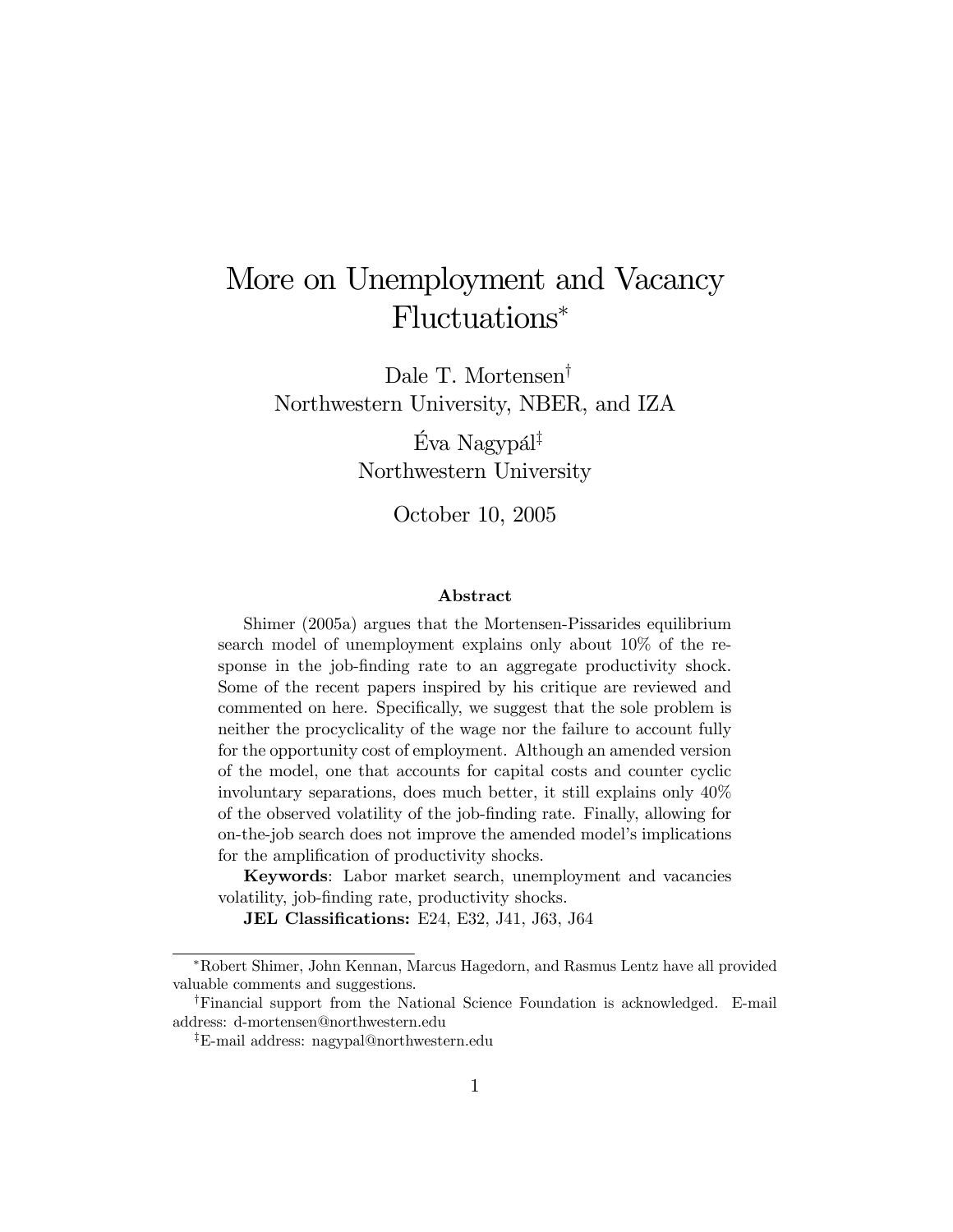# 1 Introduction

In this paper, we review Shimer's (2005a) critique of the Mortensen-Pissarides (MP) equilibrium search model of unemployment. (See Mortensen and Pissarides (1994,1999a, 1999b) and Pissarides (2000) for an extended development of the model and its implications.) We also add some comments of our own designed to clarify and further the debate generated by Shimer's paper.

Shimer documents the fact that volatility in unemployment is induced primarily by movements in the job-finding rate, the rate of transition from unemployment to employment. He also contends that the magnitude of the response of vacancies and unemployment to labor productivity shocks predicted by the model explains less than 10% of the observed volatility in the job-finding rate in U.S. data given reasonable specification assumptions and parameter values. A principal reason for this lack of explanatory power, he argues, is that the wage, set as the outcome of a bilateral wage bargain, responds to offset almost all the effects of productivity shocks on job creation.

The MP model is designed to account for the fact that it takes time to match jobs and workers. As a consequence of this friction, match specific rents exist when a worker meets a prospective employer. The designers of the original model assume that these rents are shared according to Nash's (1950) axioms with the value of searching for an alternative job serving as the threat point. Hall (2005) argues that any wage in the bargaining set, that consistent with individual rationality for the employer-worker pair, should be regarded as a legitimate equilibrium candidate. He then proceeds to demonstrate that a rigid wage, one not conditioned on the aggregate state, generally exists with the property that it is always in the bargaining set and explains the volatility of unemployment given quantitative specifications of the other elements of the model.

We argue that a flexible wage *per se* is not the principal problem with the model. It is the large difference between labor productivity and the wage implied by the assigned magnitudes of the parameters that is responsible for the lack of amplification of productivity shocks. Even if the wage were rigid, its level must be such that the future flow of quasi-rent attributable to the creation of a new job is very small if the model is to account for the volatility of the vacancy-unemployment ratio observed in the data. As Hagedorn and Manovskii (2005) demonstrate, the model has no problem if the parameters of the wage outcome function are set to match observed average profit rates and wage volatility. Unfortunately, the calibrated opportunity cost of em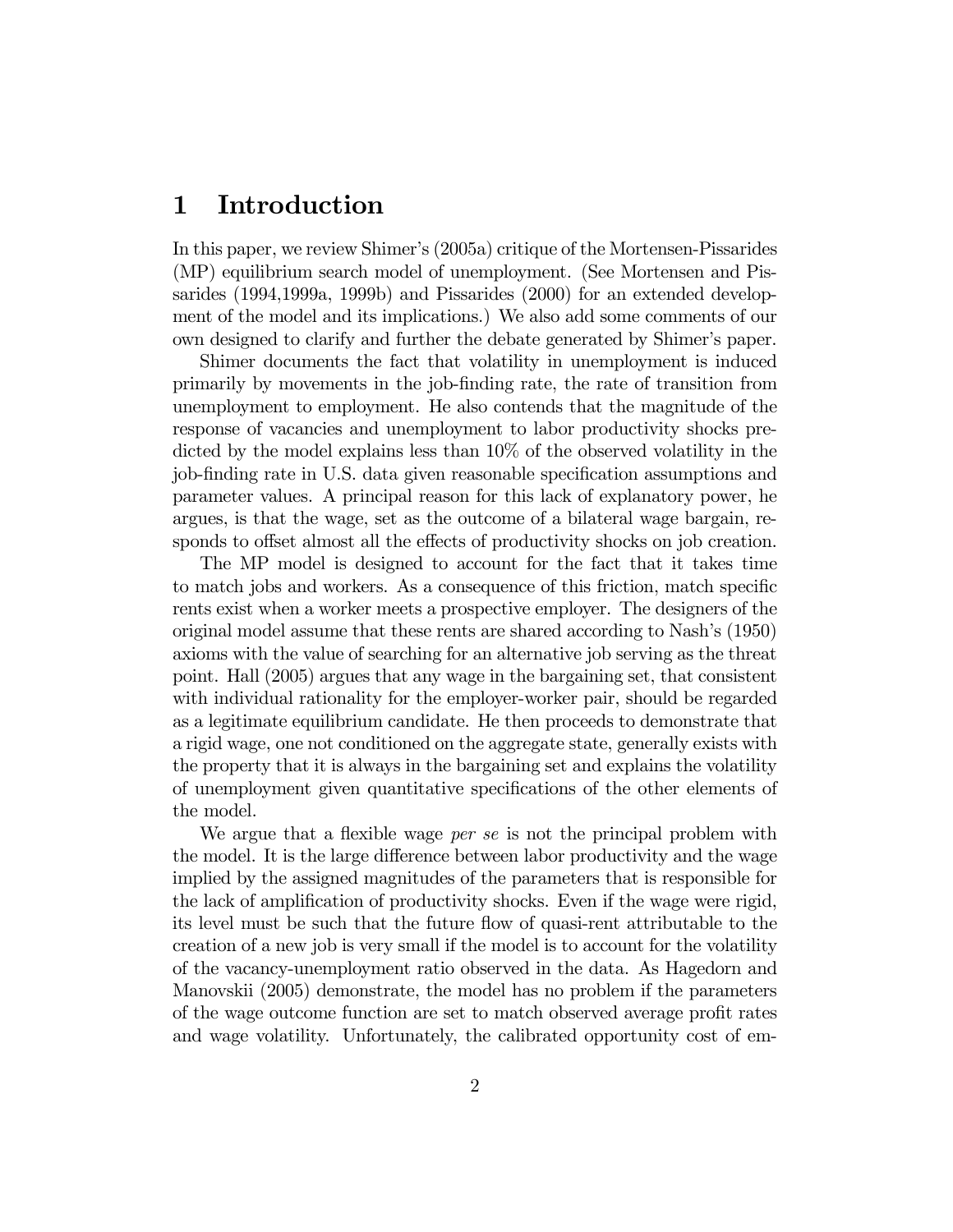ployment required to explain the observed volatility in the job-finding rate is unrealistically high.

Hall and Milgrom (2005) argue that the outcome of a strategic bargaining game in which the default option is delay rather than unemployed search, along the lines suggested by Binmore, Rubinstein and Wolinsky (1987), is a more realistic specification. They also claim that the amended model substantially improves the degree of amplification implied because the alternative wage rule is less sensitive to productivity shocks. Although indeed the solution to their bargaining game is less volatile, the response to productivity shocks is not that much larger when it is used to determine the wage and Shimer's value of the unemployment payment as the measure of how much the worker benefits from delay is used to calculate the effect.

As an original contribution to the discussion, we augment the model by allowing for capital costs, countercyclical involuntary separations as well as the less cyclical wage implied by the strategic bargaining outcome. After accounting for all these facts, we find that the amended model can explain about 40% of the volatility in the job-finding rate relative to that of productivity observed in Shimer's CPS data. Although our result represent a four fold improvement relative to Shimer's, more amplification seems to be needed.

Some have suggested that accounting for the procyclicality of job-to-job flows can help with amplification. In this paper, we demonstrate that an extension of the model with on-the-job search performs no better; it too explains only 40% of the volatility. The job-finding rate depends primarily on the level of vacancies rather than the vacancy-unemployment ratio when employed worker search, a fact which implies that less amplification of productivity shocks is required to explain the volatility of the job-finding rate. However, the impact of productivity on the return to job creation is also smaller because the job acceptance probability decreases with the job-finding rate and the quit rate increases with the job-finding rate.

The paper also includes two technical contributions. First, we establish that the dynamic extension of the model that Shimer analyzes, one in which productivity shocks are described by a jump process that can be approximated by Brownian motion, has a unique equilibrium solution. Second, we show that the approximation used by Shimer to derive quantitative comparative static results is valid given his estimated productivity process, but not exactly for the reason he states.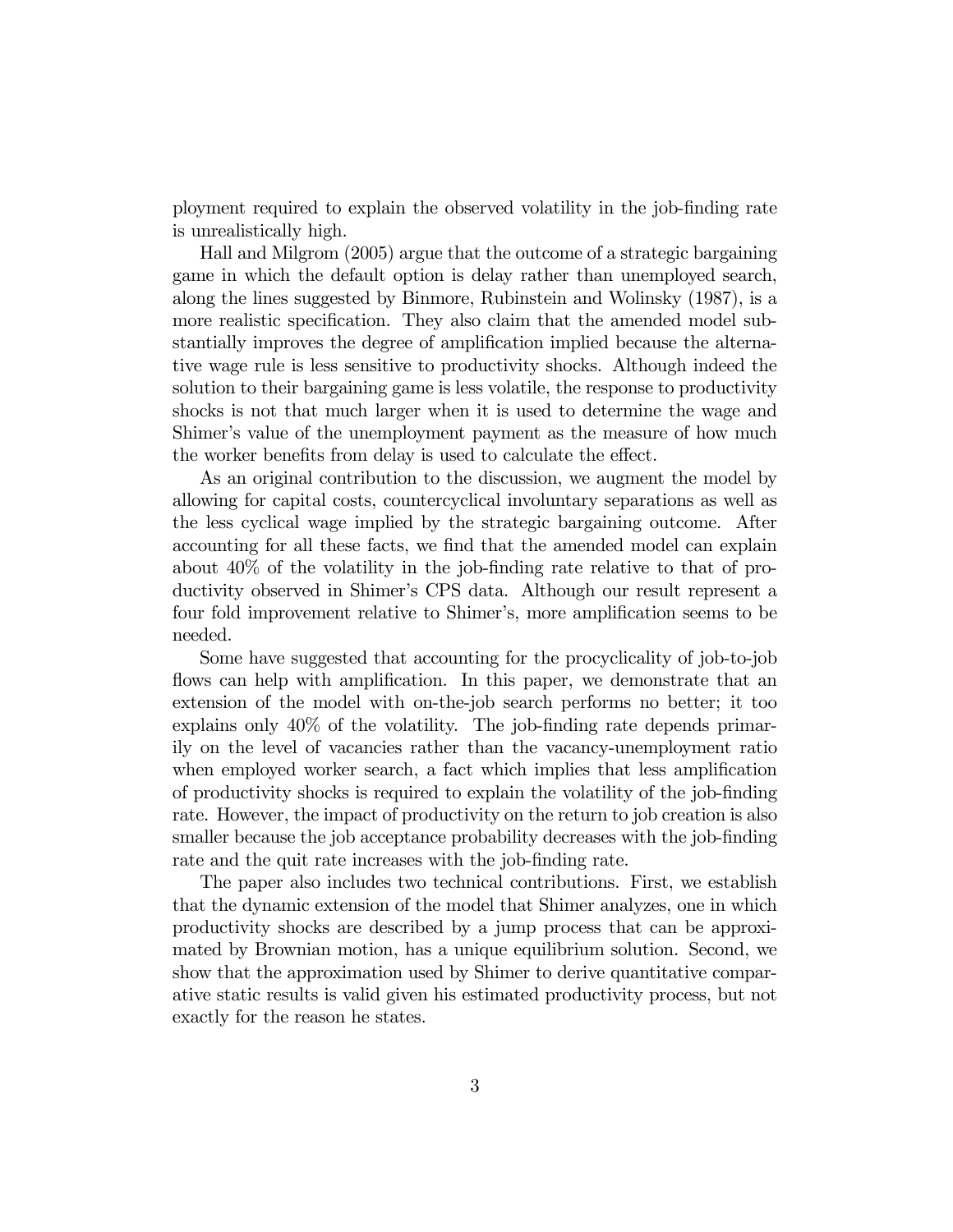# 2 The MP Model

In the version of the model Shimer (2005a) considers, all workers and jobs are respectively identical. Furthermore, all agents are risk neutral wealth maximizers. For the reader's sake, we use Shimer's notation for the most part. Specifically, every job-worker match produces market output at the flow rate p. Autocorrelated shocks to p occur from time to time. Hence, the current value of match productivity is an aggregate state variable. The possible dependency of any endogenous variable on the current value of productivity is represented in the notation by using  $p$  as a subscript. Following Shimer, we assume that the time sequence  $\{p_t\}$  is a jump process characterized by arrival rate  $\lambda$  and a conditional distribution of new values represented by the c.d.f.  $F: P \times P \to [0, 1]$  where P is the support of the process.

The opportunity cost of employment to the worker, measured in terms of output, is a non-state-contingent parameter, denoted as  $z$ , as is the cost of posting a vacancy, c. As all matches are identical, the flow of new matches is determined by a meeting function, denoted as  $m(u, v)$ , where u and v represent the number of unemployed workers currently looking for a job and the current number of job vacancies respectively. By assumption, the meeting function is non-negative, increasing, concave and homogeneous of degree one, so that the job-finding rate,  $f(\theta) \equiv m(u, v)/u = m(1, \theta)$ , is positive, increasing and concave in "market tightness" defined as the ratio of vacancies to unemployment,  $\theta \equiv v/u$ . Analogously, the rate at which vacancies are filled,  $m(u, v)/v = f(\theta)/\theta$ , is a positive, decreasing, and convex function of market tightness. Finally, matches are destroyed at the exogenous separation rate s and all agents discount future income flows at the common rate  $r$ . The matching function  $m(\cdot)$ , the productivity process  $(\lambda, F)$ , and the set of parameters  $\{c, r, s, z\}$  fully characterize the environment of interest.

The wage in each aggregate state,  $w_p$ , as well as the levels of unemployment and vacancies are endogenous to the model. They are determined by the match surplus sharing rule, free entry, and the law of motion for unemployment. To characterize these conditions, one needs to define the concept of match surplus.

Match surplus is the difference between the expected present value of the future incomes that the two parties to a match earn and the expected present value of income that the worker and employer forgo by being employed. Because the value of a vacancy is driven to zero by entry, match surplus is  $V_p \equiv J_p + W_p - U_p$  where the values of a match to the employer,  $J_p$ , value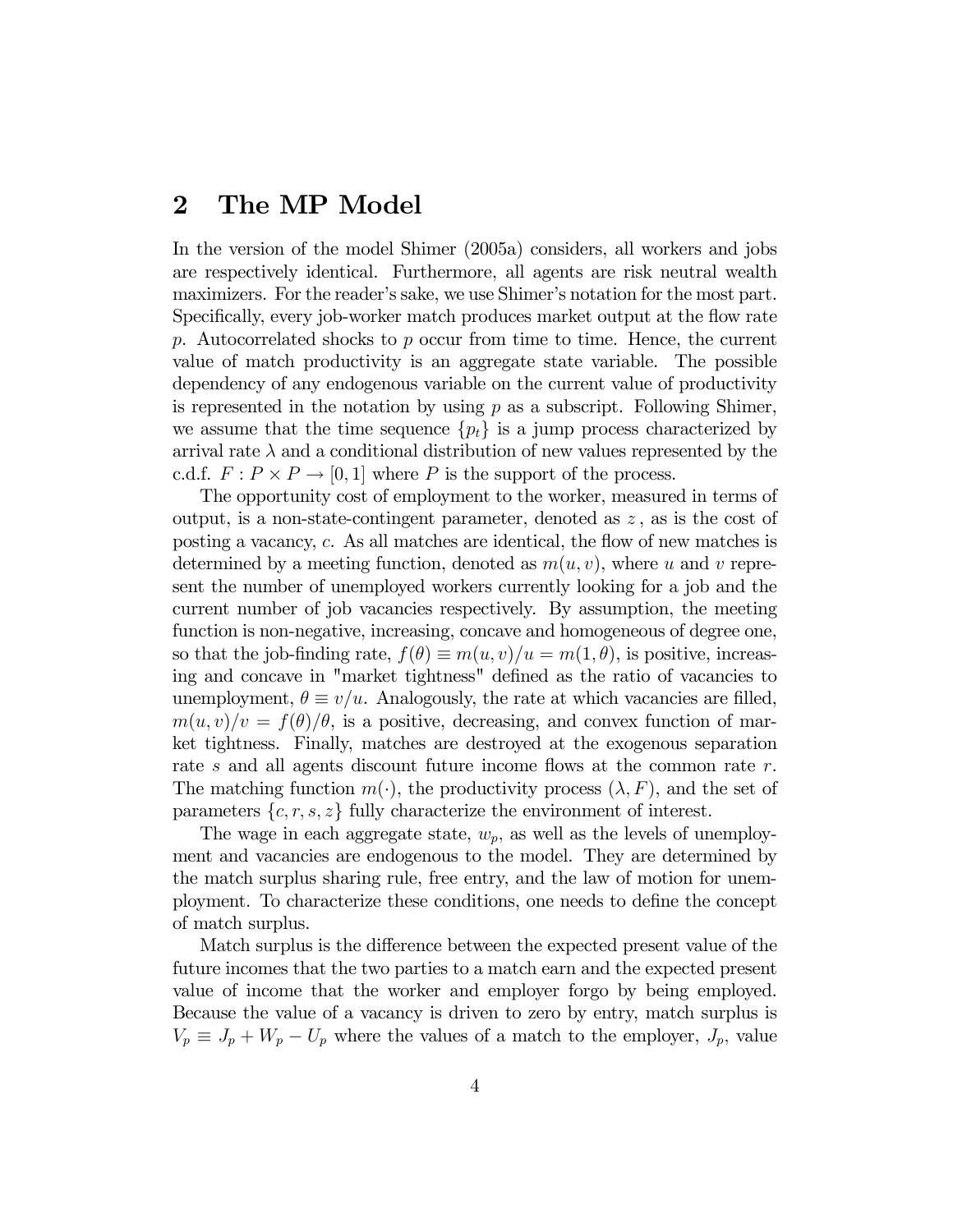of the match to the worker,  $W_p$ , and the value of unemployment,  $U_p$ , are recursively defined by the continuous-time Bellman equations

$$
rU_p = z + f(\theta_p)(W_p - U_p) + \lambda (E_p U_{p'} - U_p)
$$
 (1)

$$
rW_p = w_p + s(U_p - W_p) + \lambda (E_p W_{p'} - W_p)
$$
 (2)

$$
rJ_p = p - w_p - sJ_p + \lambda (E_p J_{p'} - J_p)
$$
 (3)

where  $E_p$  represents the expectation operator conditional on the current state p. By summing equations  $(2)$  and  $(3)$  and then subtracting the corresponding sides of (1), one obtains the following functional equation that the surplus value of a match must satisfy:

$$
rV_p = p - z - f(\theta_p)(W_p - U_p) - sV_p + \lambda(E_pV_{p'} - V_p).
$$
 (4)

In all cases, these equations imply that the return on the value of the agents state is equal to the income flow obtained plus any change in value attributable to state transitions weighted by the relevant transition rate. In the unemployed worker case, the possible changes in state include a transition to employment as well as a transition to another aggregate state. Similarly, changes in values of employment and a filled job occur when the match is destroyed as well as when the aggregate state changes. Note these equations are consistent with individual rationality only if  $W_p - U_p \geq 0$  and  $J_p \geq 0$  for all p. As Hall (2005) emphasizes, any reasonable wage rule agreed to by the employer and worker engaged in a match must satisfy this condition.

Given that the value of not being matched is taken to be each agent's threat point, the generalized Nash solution to the bargaining problem that worker and employer face upon meeting maximizes the so-called Nash product, the geometric average of their respective shares of the match surplus,  $(W_p - U_p)^{\beta} J_p^{1-\beta}$  where the parameter  $\beta$  reflects the worker's "bargaining" power". The resulting sharing rule is characterized by

$$
\frac{W_p - U_p}{\beta} = V_p = \frac{J_p}{1 - \beta}
$$
 if and only if  $V_p \ge 0$ . (5)

It is usual to suppose that wages are renegotiated in each subsequent aggregate state so as to maintain (5). Finally, the free-entry condition requires that the expected cost of posting a vacancy is equal to the expected return. That is

$$
\frac{cv}{m(u,v)} = \frac{c\theta_p}{f(\theta_p)} = J_p.
$$
\n(6)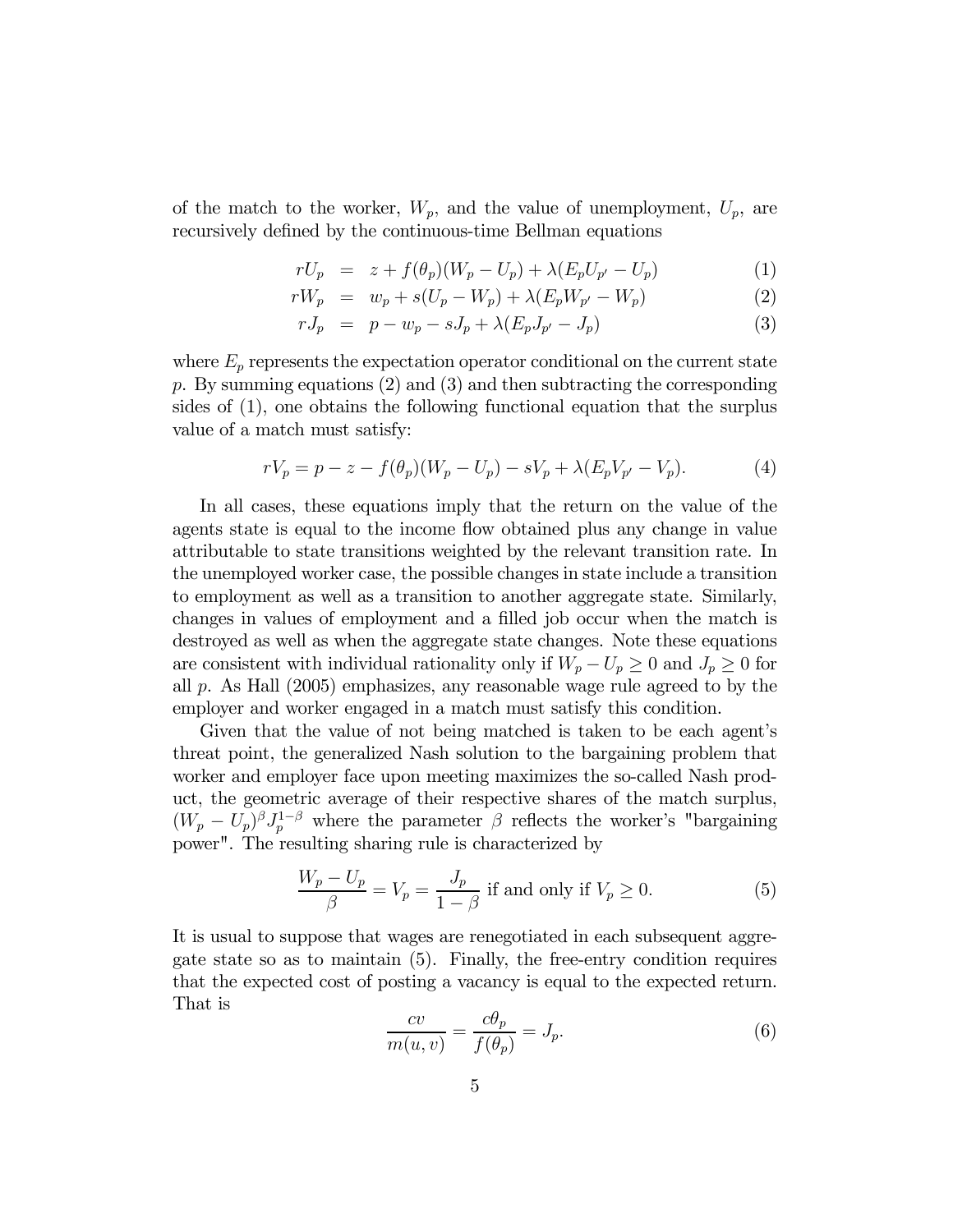An equilibrium solution to the model is a vector of functions  $(w_p, \theta_p, U_p, W_p, J_p, V_p)$ , all defined on the set of possible values of productivity  $P$ , that satisfy equations (1)-(6). As a contribution to Shimer's analysis, we prove that a unique equilibrium exists and that all the functions increase with productivity given reasonable technical restrictions on the matching function.

**Proposition 1** If (i) p' is stochastically increasing in p and (ii)  $\theta/f(\theta)$  is a strictly increasing and concave function of  $\theta$  such that  $\lim_{\theta\to 0} {\theta/f(\theta)} =$ 0, then a unique equilibrium exists with the property that the equilibrium functions  $(w_p, \theta_p, U_p, W_p, J_p, V_p)$  are all strictly increasing in p.

#### **Proof.** See the Appendix.  $\blacksquare$

Remark 2 The conditions of (ii) are all satisfied in the case of a Cobb-Douglas matching function.

The explicit equilibrium wage rule can easily be derived in the usual way by noting that equations  $(1),(2),(3)$ , and  $(5)$  imply

$$
(1 - \beta)(r + s + \lambda)(W_p - U_p)
$$
  
=  $(1 - \beta)(w_p - z - f(\theta_p)(W_p - U_p) + \lambda E_p(W_{p'} - U_{p'}))$   
=  $\beta(r + s + \lambda)J_p = \beta(p - w_p + \lambda E_p J_{p'})$ 

under the assumption that the wage is renegotiated after every aggregate shock. As equation (5) holds for all  $p'$ ,  $(1 - \beta)E_p(W_{p'} - U_{p'}) = \beta E_p J_{p'}$ . This fact and the free-entry condition (6) imply that the wage outcome function takes the form

$$
w_p = \beta p + (1 - \beta)(z + \beta f(\theta_p)V_p) = \beta(p + c\theta_p) + (1 - \beta)z.
$$
 (7)

In other words, the wage depends on the current value of aggregate productivity and increases with its realized value because current output is shared and because the value of search while unemployed is increasing in market tightness.

Under the assumption that all workers desire employment and are either employed or unemployed, the unemployment rate adjusts according to the law of motion

$$
\dot{u} = s(1 - u) - f(\theta)u
$$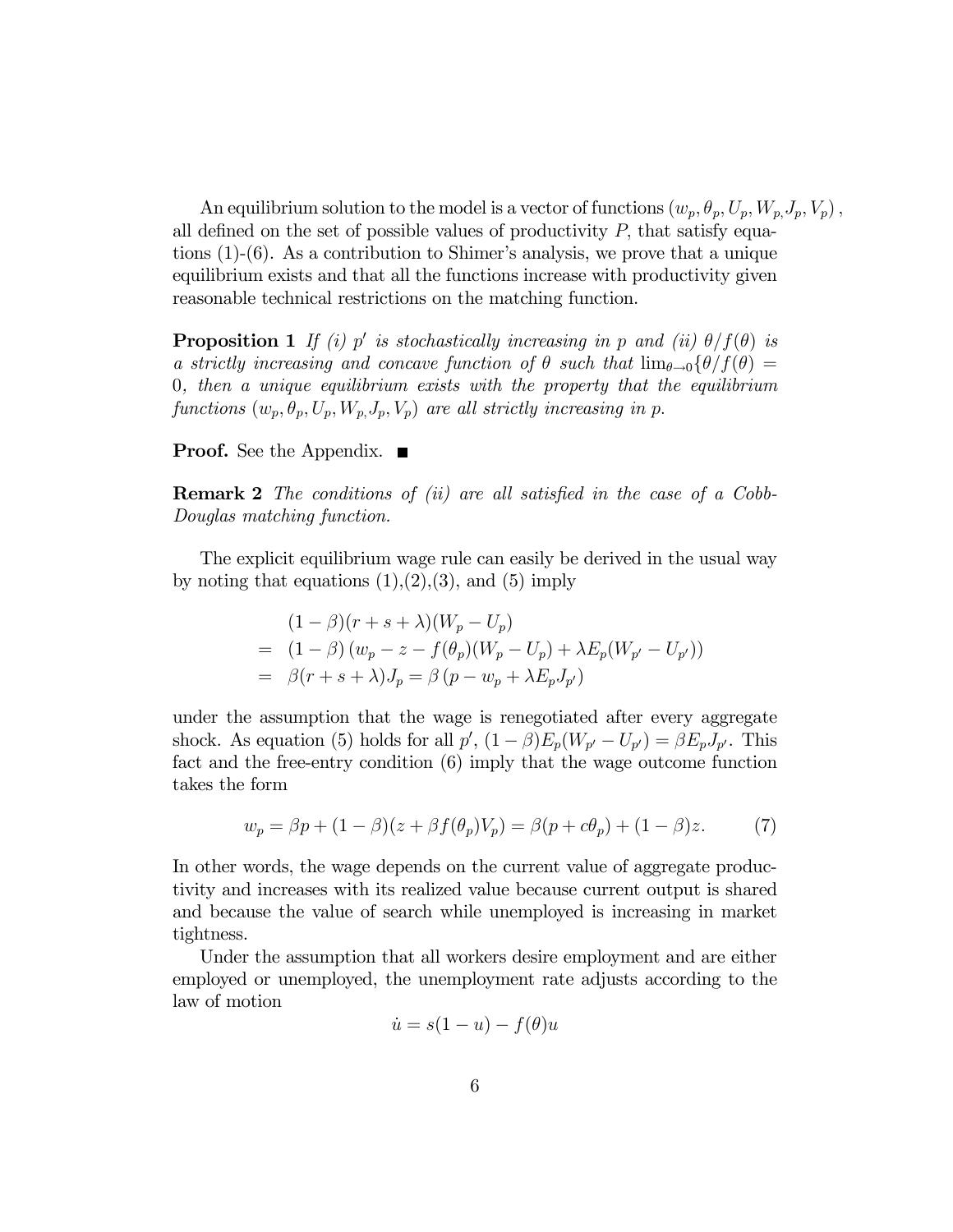where the size of the labor force in normalized at unity. Because productivity per worker is independent of employment, the unemployment rate is not an information relevant state variable. Instead, unemployment simply converges toward the state-contingent target

$$
u_p = \frac{s}{s + f(\theta_p)}.\t\t(8)
$$

Elsewhere, Shimer (2005c) argues that the speed of adjustment, equal to the sum of the separation and job-finding rate, is large enough in practice that the negative relationship between vacancies,  $v_p = \theta_p u_p$ , and unemployment that it implies can be interpreted as the empirical Beveridge curve, the downward sloping relationship between vacancies and unemployment commonly observed.

# 3 The Elasticity of Market Tightness

Shimer's (2005a) principal claim is that the volatility of the job-finding rate and its determinant in the model, the vacancy-unemployment ratio, in US data is an order of magnitude larger than the value implied by the model for "reasonable" parameter values when fluctuations are induced by shocks to labor productivity. A critical parameter for the argument is the magnitude of the elasticity of the vacancy-unemployment ratio with respect to labor productivity. It can be derived as follows.

After substituting appropriately from the free-entry condition, equation (6), the Bellman equation implies

$$
(r+s+\lambda)\frac{c\theta_p}{f(\theta_p)} + c\beta\theta_p = (1-\beta)(p-z+\lambda E_p V_{p'}).
$$
 (9)

By taking logs and differentiating the result with respect to  $\ln p$ , one obtains

$$
\frac{\partial \ln \theta_p}{\partial \ln p} = \left( \frac{r+s+\lambda+\beta f(\theta_p)}{(r+s+\lambda)(1-\eta(\theta_p))+\beta f(\theta_p)} \right) \left( \frac{1+\lambda \frac{\partial E_p V_{p'}}{\partial p}}{p-z+\lambda E_p V_{p'}} \right) p
$$

where  $\eta(\theta) = \frac{\theta f'(\theta)}{f(\theta)}$  is the elasticity of the job-finding rate with respect to market tightness.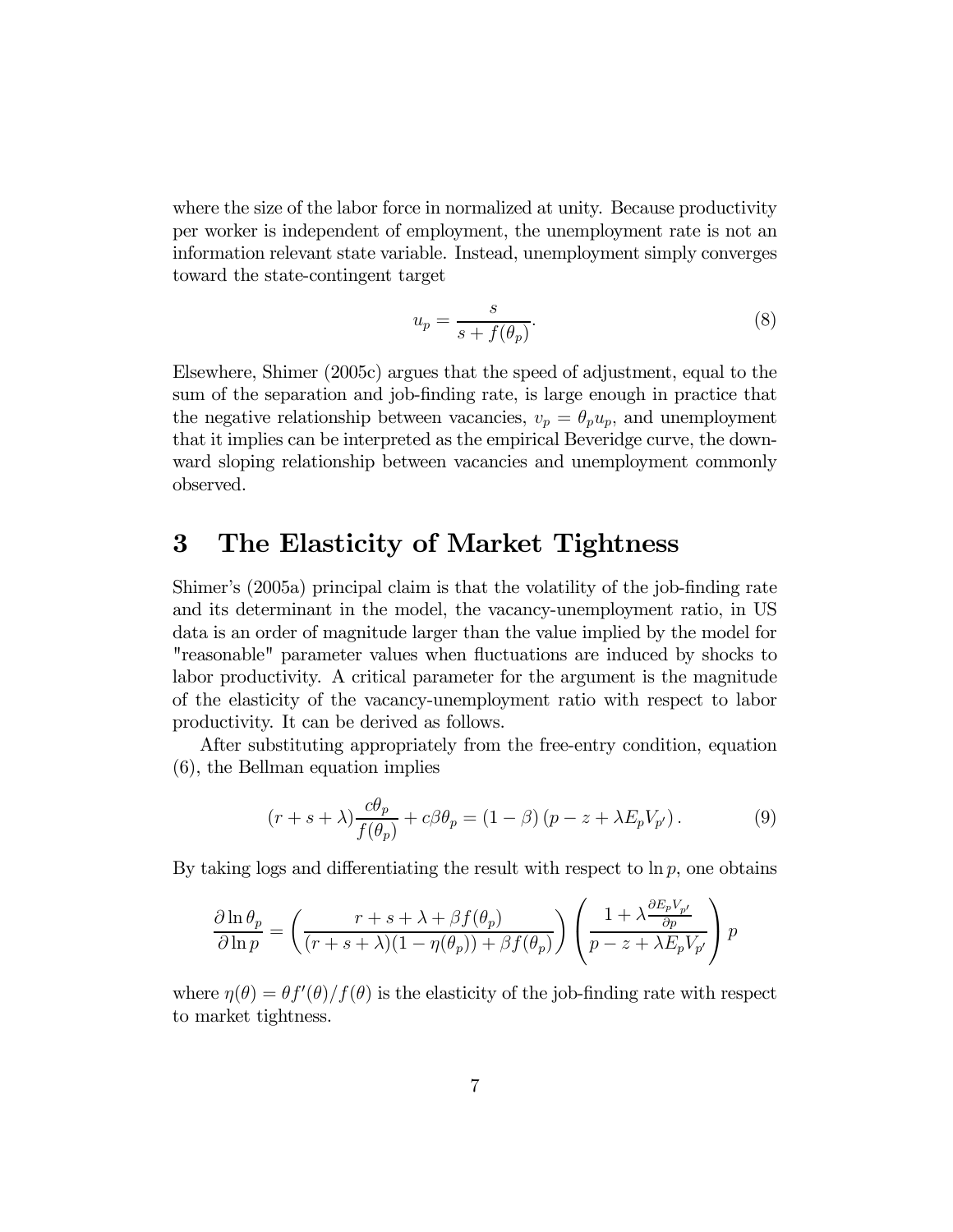At this point, Shimer (2005a) claims that the elasticity obtained when there is no aggregate shock  $(\lambda = 0)$  will serve as an adequate approximation for computational purposes. That is

$$
\frac{\partial \ln \theta_p}{\partial \ln p} = \frac{r+s + \beta f(\theta_p)}{(1 - \eta(\theta_p))(r+s) + \beta f(\theta_p)} \times \frac{p}{p-z}
$$
(10)

holds as an approximation. When evaluated at Shimer's choice of parameters, normalized median productivity  $p = 1$ , quarterly rates  $r = 0.012$ ,  $s = 0.10$ , and  $f(\theta_p)=1.355$ , labor bargaining power  $\beta=1-\eta=0.72$ , and opportunity cost of employment  $z = 0.4$ , the numerical value is

$$
\frac{\partial \ln \theta_p}{\partial \ln p} = \frac{r + s + \beta f(\theta_p)}{(1 - \eta)(r + s) + \beta f(\theta_p)} \times \frac{p}{p - z} \n= \frac{0.112 + 0.72 \times 1.355}{0.72 \times 0.112 + 0.72 \times 1.355} \times \frac{1}{1 - 0.4} = 1.72.
$$
\n(11)

However, Shimer finds that the volatility in the log of the vacancy-unemployment ratio relative to that of log productivity is over ten times larger. Namely,  $\sigma_{\theta}/\sigma_p = 0.382/0.02 = 19.1$  given the data moments reported in Table 1 below.

Since the empirical counterpart of the derivative computed in equation (11) is in fact

$$
\rho_{\theta p} \sigma_{\theta} / \sigma_p = 0.396 \times 19.1 = 7.56,\tag{12}
$$

where  $\sigma_x$  represents the standard deviation of  $\ln x$  and  $\rho_{xy}$  is the correlation between  $\ln x$  and  $\ln y$ , here and in the rest of the paper, there is a question of why one should require that the elasticity of vacancy-unemployment ratio match the magnitude of the ratio of standard errors,  $\sigma_{\theta}/\sigma_{p}$ , as Shimer (2005a) does. Implicitly, he is assuming that shocks to productivity are the only cause of fluctuations in vacancies and unemployment. This extreme specification, which is explicit in the simulations he performs, is not part and parcel of the original MP model. For example, fluctuations in the interest rate and the cost of posting vacancies could also be sources of volatility. Although we must admit that the model does not measure up in the sense that it fails to explain this estimate of the empirical elasticity as well, the goal post is substantially lower when one allows for these other sources of employment volatility.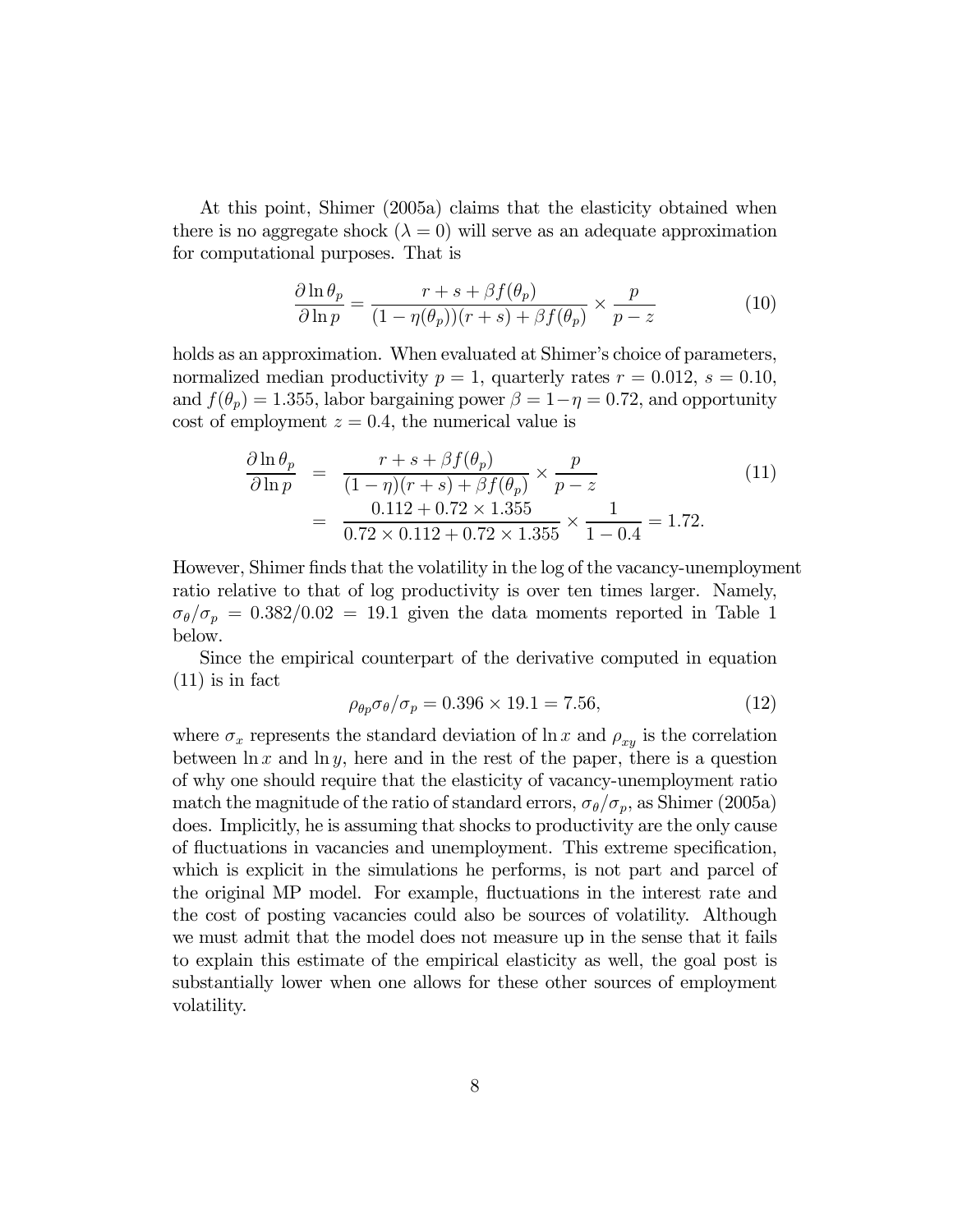| $\boldsymbol{x}$               |                             | $\boldsymbol{\mathit{u}}$ | $\boldsymbol{v}$ | v <sub>l</sub><br>$^\prime u$ |          | $\boldsymbol{s}$ |          |
|--------------------------------|-----------------------------|---------------------------|------------------|-------------------------------|----------|------------------|----------|
| Standard Deviation $\sigma_x$  |                             | 0.190                     | 0.202            | 0.382                         | 0.118    | 0.075            | 0.020    |
| Autocorrelation                |                             | 0.936                     | 0.940            | 0.941                         | 0.908    | 0.733            | 0.878    |
| Correlation Matrix $\rho_{xy}$ | u                           |                           | $-0.894$         | $-0.971$                      | $-0.949$ | 0.709            | $-0.408$ |
|                                | $\boldsymbol{v}$            |                           |                  | 0.975                         | 0.897    | $-0.684$         | 0.364    |
|                                | /u<br>$\boldsymbol{v}$      |                           |                  |                               | 0.948    | $-0.715$         | 0.396    |
|                                |                             |                           |                  |                               |          | $-0.574$         | 0.396    |
|                                | $\mathcal{S}_{\mathcal{S}}$ |                           |                  |                               |          |                  | $-0.524$ |
|                                | $\boldsymbol{p}$            |                           |                  |                               |          |                  |          |

Table 1: Shimer's Summary Statistics, Quarterly U.S. data, 1951-2003.

Source: Shimer (2005a), Table 1. All variables are reported in logs as deviations from an HP trend with smoothing parameter  $10<sup>5</sup>$ .

Formally, Shimer's (2005a) assertion that equation (10) serves as an adequate approximation would seem to be inconsistent with the fact that the process that he actually fits to the U.S. productivity series and uses in his simulation has a very large arrival rate,  $\lambda = 4.0$  per quarter. However, the approximation also holds when arrival rate is large if the change in productivity is small. Formally, Shimer assumes that the change in "net productivity" defined as  $p - z$  is determined by

$$
\ln(p'-z) = \ln(p-z) \pm \Delta \text{ with probability } \frac{1}{2} \left( 1 \mp \frac{\ln(p-z)}{n\Delta} \right) \tag{13}
$$

As the estimated standard deviation parameter,  $\sigma = \sqrt{\lambda} \Delta = 0.0165$ ,  $\Delta =$  $0.0165/2=0.0083$  is small given  $\lambda = 4.0$ . Hence, the following result justifies the use of the approximation.

**Proposition 3** Equation (10) holds in the limit as either  $\lambda \to 0$  or  $\Delta \to 0$ .

**Proof.** See the Appendix.  $\blacksquare$ 

### 3.1 Wage Rigidity

The fact that the wage is procyclical in the MP model is of little importance as a determinant of the response in the vacancy-unemployment ratio to productivity shocks given the model parameter values assigned by Shimer. Indeed, if one were to set  $\beta = 0$ , then the elasticity of market tightness,

$$
\frac{\partial \ln \theta_p}{\partial \ln p} = \frac{1}{1 - \eta} \times \frac{p}{p - z} = \frac{1}{0.72} \times \frac{1}{0.6} = 2.3,
$$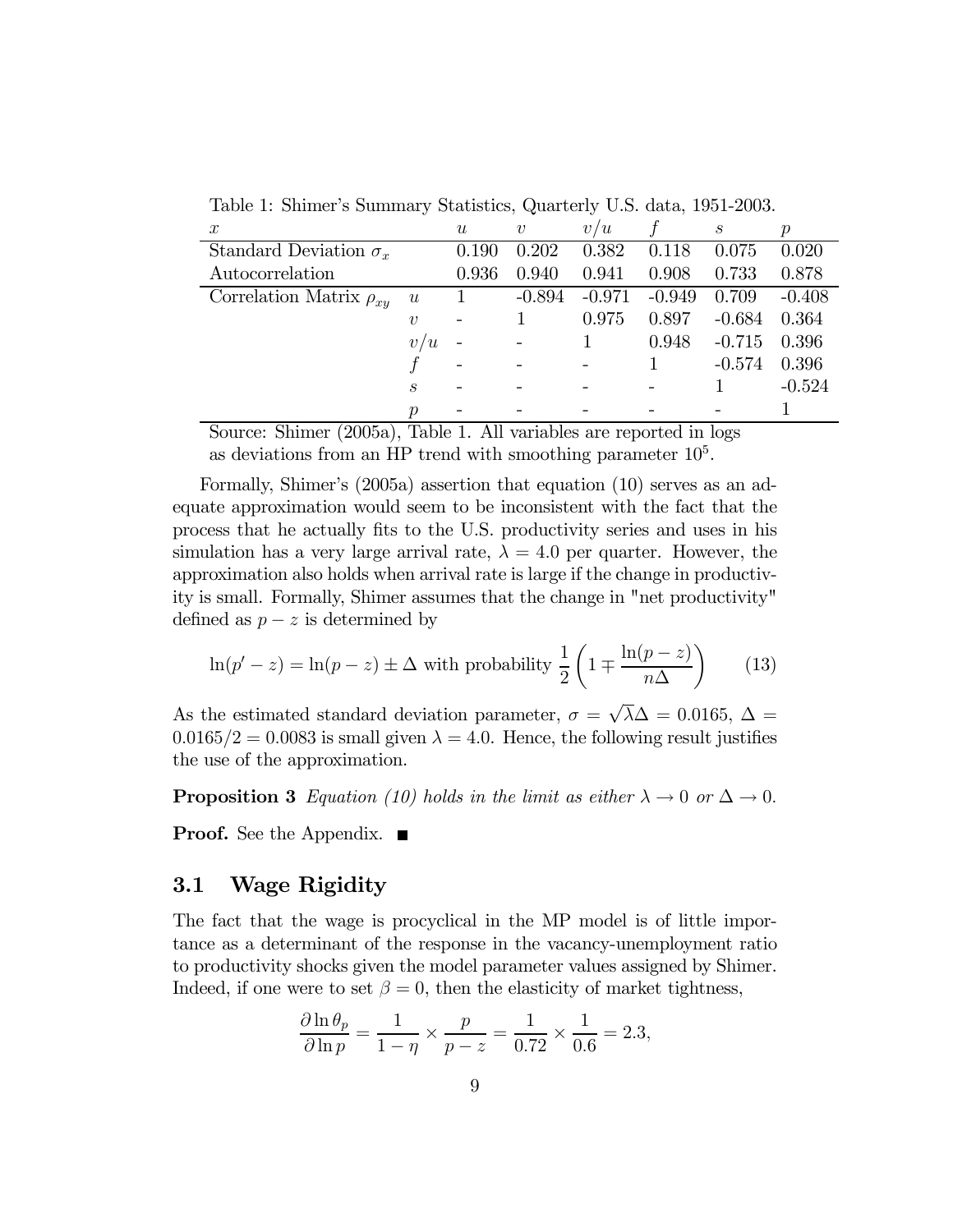is still almost an order of magnitude too small, as Shimer (2005a) himself notes. As the wage is rigid in this case,  $w_p = z$ , from equation (7), it follows that wage flexibility per se is not the issue, contrary to the rhetoric of Shimer, Hall, and the much of the subsequent literature. In sum, the only important parameters determining the response of the vacancy-unemployment ratio to a productivity shock are the elasticity of the job-finding rate,  $\eta$ , and the opportunity cost of employment, z.

#### 3.2 The Elasticity of the Job-Finding Rate

Shimer's value of the job-finding elasticity  $\eta = 0.28$  is obtained by regressing the detrended log of his measure of the job-finding rate, derived from CPS data, on the detrended log of the ratio of vacancies as reflected in the Conference Board Help Wanted index to detrended CPS unemployment. However, the implied elasticity of the matching function with respect to unemployment, which is  $1 - \eta = 0.72$ , is outside the "plausible range" of 0.5 to 0.7 reported by Petrongolo and Pissarides (2001) in their review of the literature on matching function estimation.

Moreover, Shimer's data on vacancies and unemployment clearly imply that the Beveridge curve is close to a rectangular hyperbola. Indeed, the data moments in Table 1 imply that the OLS regression of vacancies on unemployment in his data yield the coefficient  $\partial E{\ln v|u}\rangle/\partial \ln u = \rho_{vu}\sigma_v/\sigma_u =$  $-0.894 \times 0.202/0.190 = -0.950$ . Given the rapid adjustment of unemployment to the state-contingent target value, which is  $s + f = .484$  per month, it is reasonable to argue that equation (8) should accurately represent the regression line relating the two. As this equation written as  $m(u, v) = s(1-u)$ and a linear in the logs specification of the matching function can be written as

$$
\ln \mu + \eta \ln v + (1 - \eta) \ln u = \ln s + \ln(1 - u),
$$

using Shimer's long run average of the unemployment rate  $u = 0.0567$ , it follows that

$$
\frac{\partial \ln v}{\partial \ln u} = -\frac{1}{\eta} \left( \frac{u}{1-u} + 1 - \eta \right) = -\frac{1}{\eta} \left( \frac{0.0567}{1 - 0.0567} + 1 - \eta \right) = -0.950.
$$

The solution is  $\eta = 0.544$ , an estimate roughly equal to the lower bound on the "plausible range" of  $1 - \eta$ . This fact suggests that the volatility of Shimer's measure of the job-finding rate may be biased downward. But, even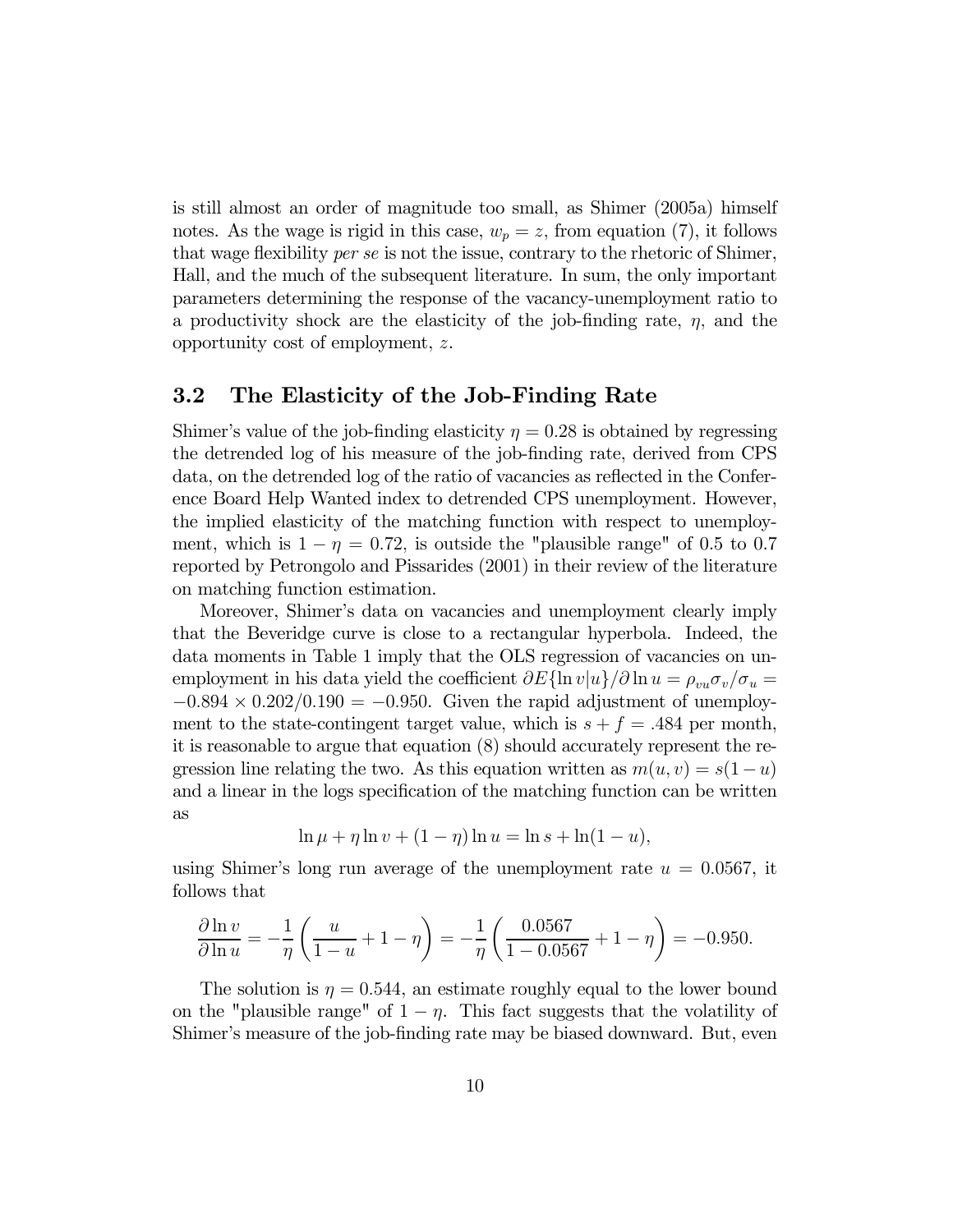so, the elasticity of market tightness at  $p = 1, z = 0.4, r = 0.012, s = 0.10$ ,  $f(\theta)=1.355$ , and  $\beta=1-\eta=0.456$ 

$$
\frac{\partial \ln \theta_p}{\partial \ln p} = \frac{r + s + \beta f(\theta)}{(1 - \eta)(r + s) + \beta f(\theta)} \times \frac{p}{p - z}
$$
  
= 
$$
\frac{0.112 + 0.456 \times 1.355}{0.456 \times 0.112 + 0.456 \times 1.355} \times \frac{1}{1 - .4} = 1.82,
$$

is still only a small fraction of either the ratio of the standard deviations of the logs of the vacancy-unemployment ratio and labor productivity or the empirical estimate of the elasticity of the vacancy-unemployment ratio. Hence, disagreement regarding the magnitude of the elasticity of the jobfinding rate do not affect Shimer's conclusion given the assumed opportunity cost of employment.

#### 3.3 The Opportunity Cost of Employment

Shimer (2005a) sets  $z = 0.4$  as a "generous estimate" of the UI replacement ratio. Hagedorn and Manovskii (2005) argue that Shimer's choice of the opportunity cost of employment is too low because it does not allow for the "value of leisure" or "home production" forgone when employed as well as an unemployment benefit. Moreover, they calibrate both the opportunity cost of unemployment and the share parameter to match the cyclical response of wages implied by the Solon, Barsky, and Parker (1994) wage data series and the average profit rate computed by Basu and Fernald (1997). Their results are  $z = 0.943$  and  $\beta = 0.061$ . Using these numbers, the elasticity of market tightness with respect to productivity is

$$
\frac{\partial \ln \theta_p}{\partial \ln p} = \frac{r+s+\beta f(\theta)}{(1-\eta)(r+s)+\beta f(\theta)} \times \frac{p}{p-z}
$$
\n
$$
= \frac{0.112+0.061 \times 1.355}{0.72 \times 0.112+0.061 \times 1.355} \times \frac{1}{1-0.943} = 20.9
$$
\n(14)

In other words, the model does explain the relative magnitudes of the variability of market tightness and labor productivity found in the data given their parameter values even when Shimer's under estimate of  $\eta$  is used in the calculation and shocks to productivity are the only source of labor-market fluctuations.

Although the Hagedorn-Manovskii analysis does obey the letter of the law of the model's logic, some would argue that it violates its spirit. That is, they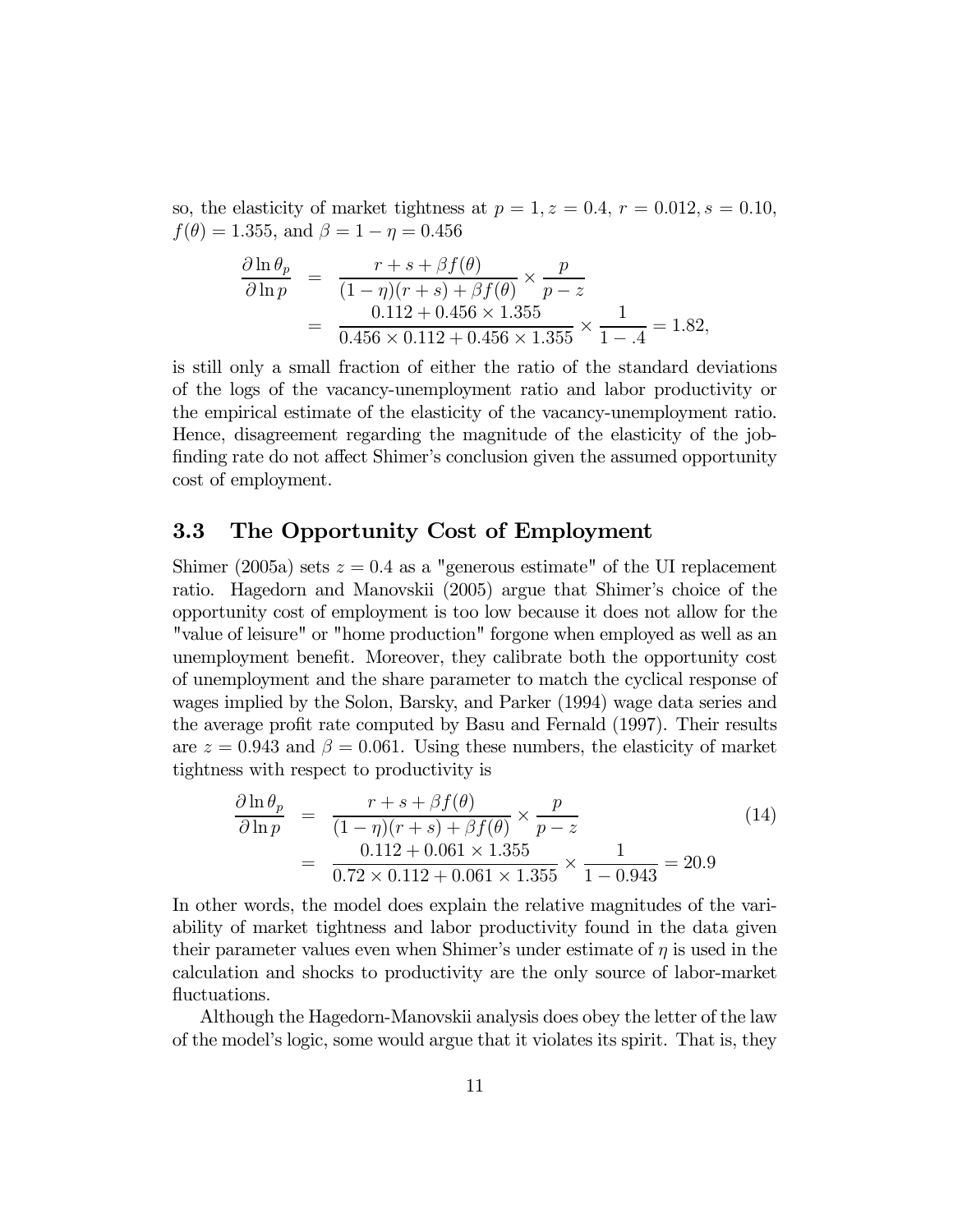clearly demonstrate the estimated elasticity of the wage with respect to labor productivity, which they report as 0.45, and a small profit rate of estimated to be 3%, which they interpret as the average of  $(p-w_p)/p$ , require a small value of  $\beta$  and a large value of z. In other words, they conclude that the data are formally consistent with the model for some values of these two parameters. However, the economic implausibility of their solution is suggested by the the implication that the flow surplus enjoyed by an employed worker is miniscule. Indeed, the wage at  $p = 1$  is

$$
w_p = \beta(p + c\theta_p) + (1 - \beta)z = 0.061(1 + 0.213) + (1 - 0.061)0.943 = 0.959
$$

given Shimer's parameters ( $c = 0.213$  and  $\theta_p = 1$ ) and the net value flow when employed is

$$
\frac{w_p - z}{z} = \frac{0.959 - 0.943}{0.943} = 0.017.
$$

But, do workers work for a 1.7% surplus?

Hagedorn and Manovskii respond by arguing that a value of  $z$  near  $p$  for the marginal worker is reasonable. Although that point is correct, its validity is irrelevant because job creation depends on the average value of  $z$ , not the marginal value. The proof follows.

Given heterogeneity in  $z$ , the value of unemployment for the marginal worker is equal to the value of non-participation. In other words, the value of z for the marginal participant, denote it as  $z_p$ , solves  $z_p = rL_p$  where  $L_p$ represents the marginal worker's value of unemployed search. Because

$$
rU_p(z) = z + f(\theta_p)(W_p(z) - U_p(z))
$$
  
\n
$$
rW_p(z) = w_p(z) + s(U_p(z) - W_p(z))
$$

hold as approximation for all z given Shimer's productivity process,

$$
r\underline{U}_p - \underline{z}_p = f(\theta_p)(\underline{W}_p - \underline{U}_p) = \frac{f(\theta_p)(\underline{w}_p - \underline{z}_p)}{r + s + f(\theta_p)} = \frac{f(\theta_p)\beta(p - \underline{z}_p)}{r + s + f(\theta_p)} = 0
$$

from the wage equation  $\underline{w}_p = \beta p + (1 - \beta)(\underline{z} + \beta f(\theta_p)\underline{V}_p)$  and the fact that  $\underline{V}_p = \frac{W_p - U_p}{1 - \beta} = 0$ . Hence,  $\underline{z}_p = p$  as they assert.

However, because the surplus value of a match depends on the worker's opportunity cost of employment, so does the surplus. Indeed, as

$$
V_p(z) = \frac{p-z}{r+s+\beta f(\theta_p)}
$$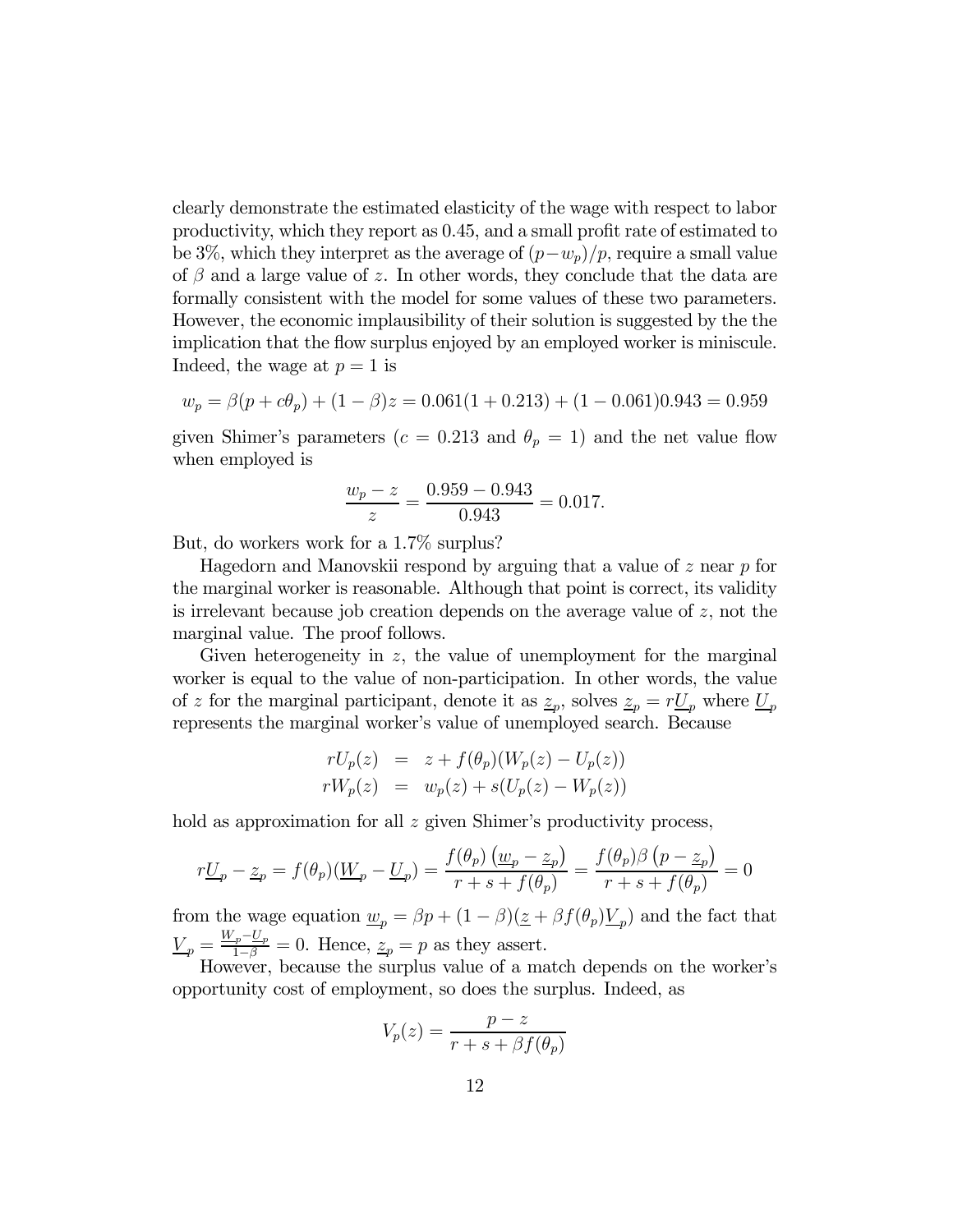holds as an approximation and the worker's type is not know when the employer posts the job, the free-entry condition is

$$
\frac{cf(\theta_p)}{\theta_p} = (1-\beta)E\{V_p|z \ge p\} = (1-\beta)\left(\frac{p - E\{z|z \ge p\}}{r + s + \beta f(\theta_p)}\right).
$$

In sum, it is the average opportunity cost of unemployed participants that matters in the determination of market tightness.

# 3.4 The Rigid Wage Argument Revisited

As already noted, a wage that only weakly responds to productivity shocks can account for the observed volatility in the job-finding rate but only if its level is high enough. For example, suppose that the wage  $w$  is absolutely rigid. In this case, the value of a filled job satisfies the Bellman equation

$$
rJ_p = p - w - sJ_p + \lambda (E_p J_{p'} - J_p).
$$
 (15)

By the same argument used in the proof to Proposition 2,

$$
\frac{c\theta_p}{f(\theta_p)} = J_p = \frac{p-w}{r+s}
$$

holds as an approximation. If  $(p - w)/w = 0.03$  at  $p = 1$ , as assumed by Manovksii and Hagedorn, then  $w = 0.970$  and

$$
\frac{\partial \ln \theta_p}{\partial \ln p} = \frac{1}{1 - \eta} \times \frac{p}{p - w} = \frac{1}{1 - 0.28} \times \frac{1}{0.03} = 46.30,\tag{16}
$$

at  $p = 1$ . This number is well over twice that needed to explain the observed volatility of the vacancy-unemployment ratio even if productivity shocks are the only source of fluctuations.

But, the rigid wage assumption is difficult to swallow. Since aggregate shocks are common knowledge, why wouldn't negotiated wages reflect the fact that the worker's outside search option is procyclical as the Nash bargaining solution implies? Hall (2005) argues, as many others have done in the past, that the solution to bilateral monopoly problem is simply indeterminate. Any solution in the bargaining set should be regarded as a legitimate equilibrium according to Hall. Furthermore, under these circumstances it is reasonable to suppose that the wage set in previous bargains with other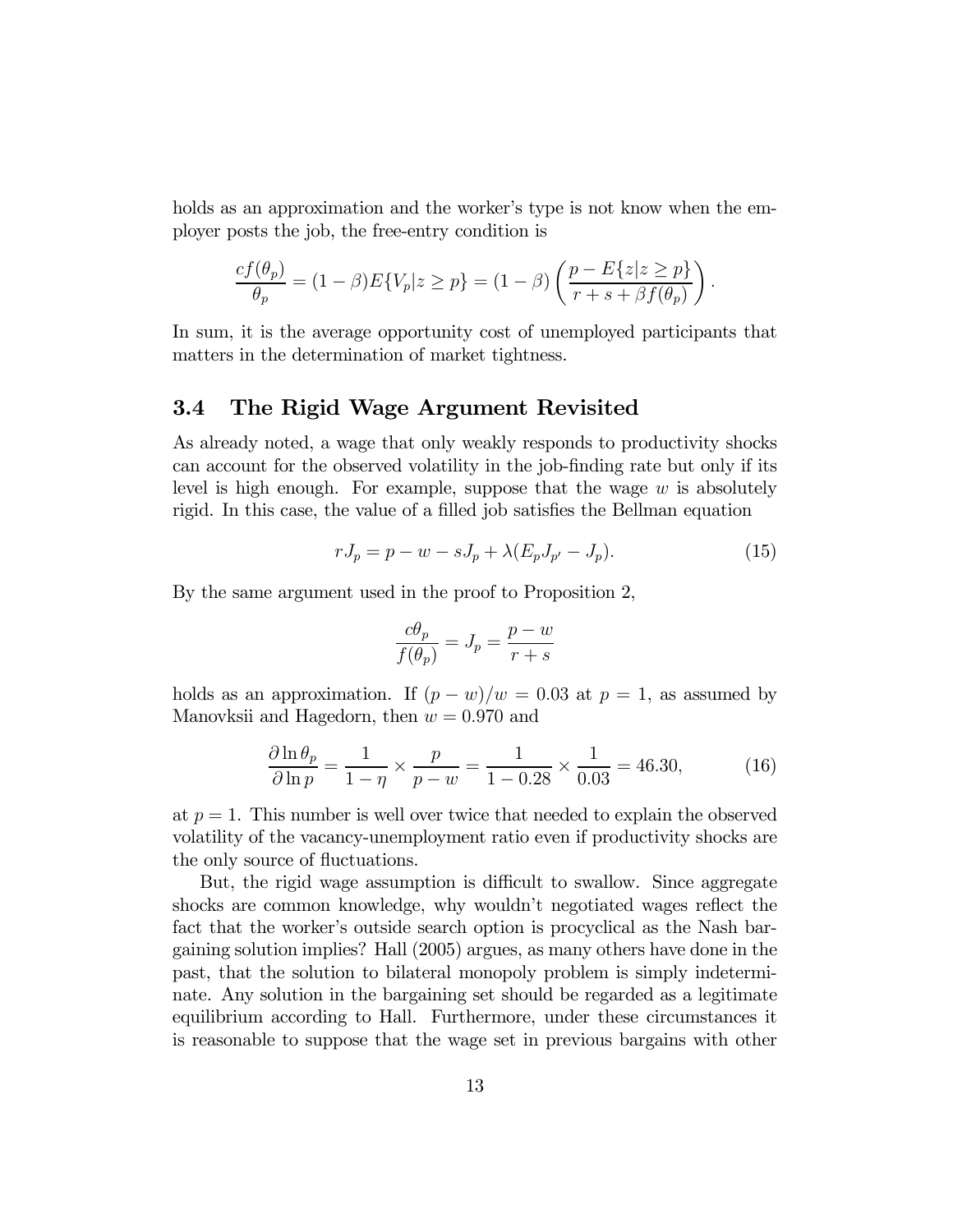workers will serve as either a "norm" or a "focal point" for the outcome of any current bargain in every state for which this solution is jointly rational, that is when both  $W_p - U_p \geq 0$  and  $J_p \geq 0$  hold. He then proceeds to show that the shocks to aggregate productivity required to explain the volatility of unemployment are so small that this condition is always satisfied in simulations.

It should be point out that Hall's result is partly the consequence of his outsized estimate of the elasticity of the job-finding rate,  $\eta = 0.765$ , and his choice of the very high wage,  $w = 0.966$ . Given these number, the elasticity of market tightness at the median state  $p = 1$  is

$$
\frac{\partial \ln \theta_p}{\partial \ln p} = \frac{1}{1 - \eta} \times \frac{p}{p - w} = \frac{1}{1 - 0.765} \times \frac{1}{1 - 0.966} = 124.1
$$

at  $p = 1$ . As a consequence, the range of possible values of p that he sets to match the observed volatility in the unemployment rate is so small that there is no problem satisfying the individual rationality conditions,  $W_p - U_p \geq 0$ and  $J_p \geq 0$ , for all realization of p in his simulation.

# 4 Strategic Bargaining

#### 4.1 The Modified Model

Following Binmore, Rubinstein and Wolinsky (1986), Hall and Milgrom (2005) point out that unemployed search is not a plausible threat in a strategic formulation of the bargaining game that a worker and employer play when they meet. If delay is the only outside option, then the wage agreement will not reflect the value of unemployment and, consequently, is more rigid than that implied by the standard sharing rule.

Specifically, if the worker receives the unemployment benefit  $z$  while negotiating, it represents the flow value of delay. Suppose that the employer bears no cost of delay. In this case, Hall and Milgrom show that the unique outcome of an alternating offer strategic bargaining game in which delay is the only credible threat is

$$
W_p = \frac{z}{r} + \beta \left( W_p + J_p - \frac{z}{r} \right)
$$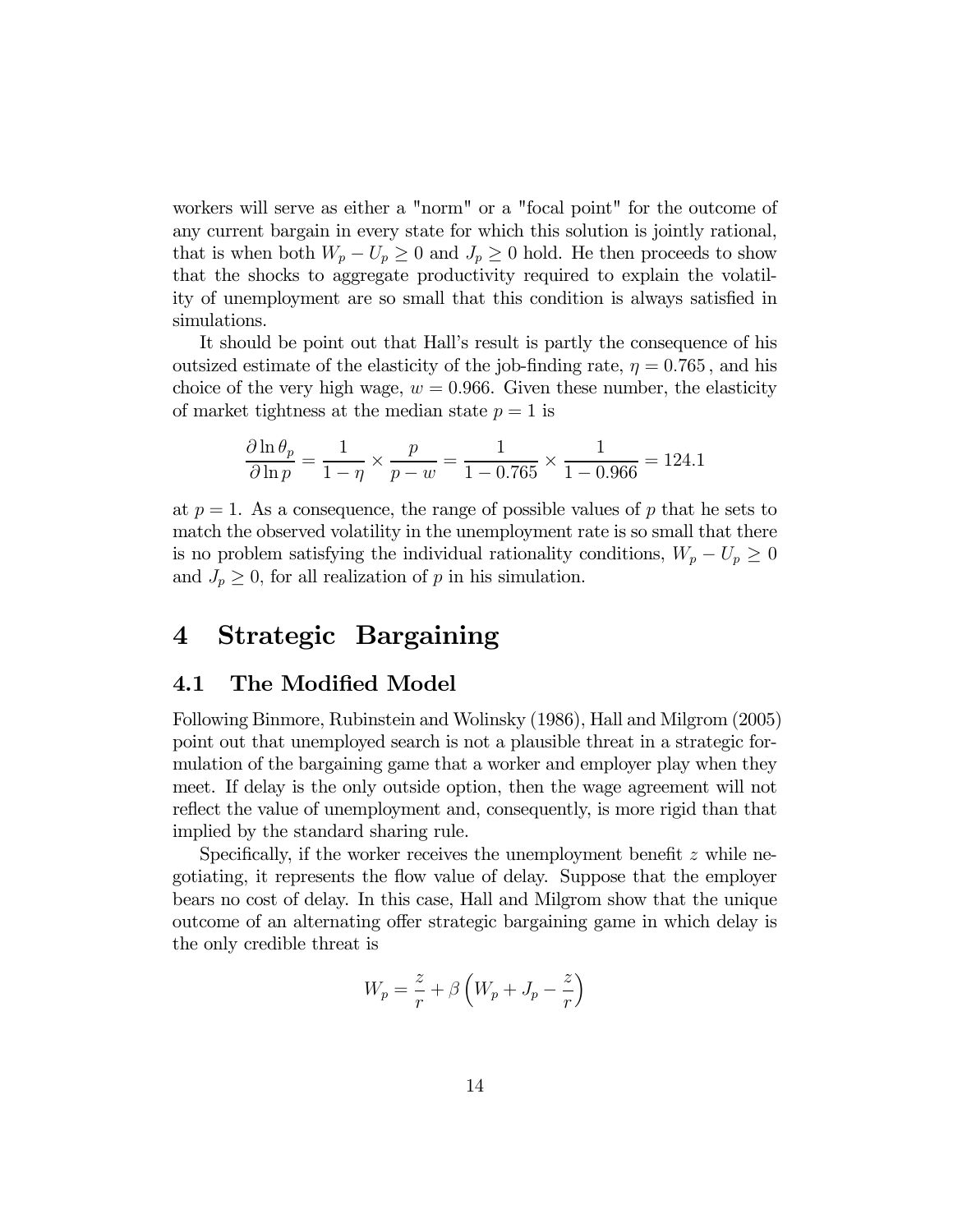provided that  $W_p + J_p \ge U_p$  holds for all p, which they assume.<sup>1</sup> In other words, the present value of the opportunity cost of employment replaces the value of unemployment as the threat point.

As equations (2) and (3) imply

$$
r(W_p + J_p) = p - s(W_p - U_p + J_p) + \lambda \left[ E_p \{ W_{p'} + J_{p'} \} - W_p - J_p \right],
$$

the present value of a worker's future income given employment is

$$
W_p = \frac{z}{r} + \beta \left( \frac{p + \lambda E_p \{ W_{p'} + J_{p'} \} + sU_p}{r + s + \lambda} - \frac{z}{r} \right). \tag{17}
$$

There are three basic components of the joint value shared by the parties to the match. The first is the contribution attributable to the current match for as long as the current aggregate state prevails. The second is the expected joint value after a change in the aggregate state weighted by the relative likelihood that the aggregate state will change before the match ends. Finally, the residual is the worker future expected income at the end of the current match weighted by the complementary likelihood that the match will end before a change in aggregate state.

Note that the first and last term increase with current productivity while the second term increases with  $p$  to the extent that current and future productivity are correlated. In contrast, the rent sharing rule in the original model, equation (5), implies that

$$
W_p = U_p + \beta \left( \frac{p + \lambda E_p \{ W_{p'} + J_{p'} \} + sU_p}{r + s + \lambda} - U_p \right).
$$

Because  $U_p$  represents the "threat point" in the original model, the contribution of an increase in the current value of productivity through its effect on the value of unemployment state is larger.

The importance of this difference is revealed by comparing the free-entry condition in the amended model,

$$
\frac{c\theta_p}{f(\theta_p)} = J_p = (1 - \beta) \left( \frac{p + \lambda E_p \{W_{p'} + J_{p'}\} + sU_p}{r + s + \lambda} - \frac{z}{r} \right).
$$

<sup>&</sup>lt;sup>1</sup>Because the game considered by Hall and Milgrom is one in which the parties alternate offer, the bargaining positions are symettric and  $\beta = 1/2$ . If one reinterprets the game as one in which nature determines who will make the offer in each round where  $\beta$  is the probability that the worker will be picked, then (17) holds. This form makes the results more easily comparable with the models considered above.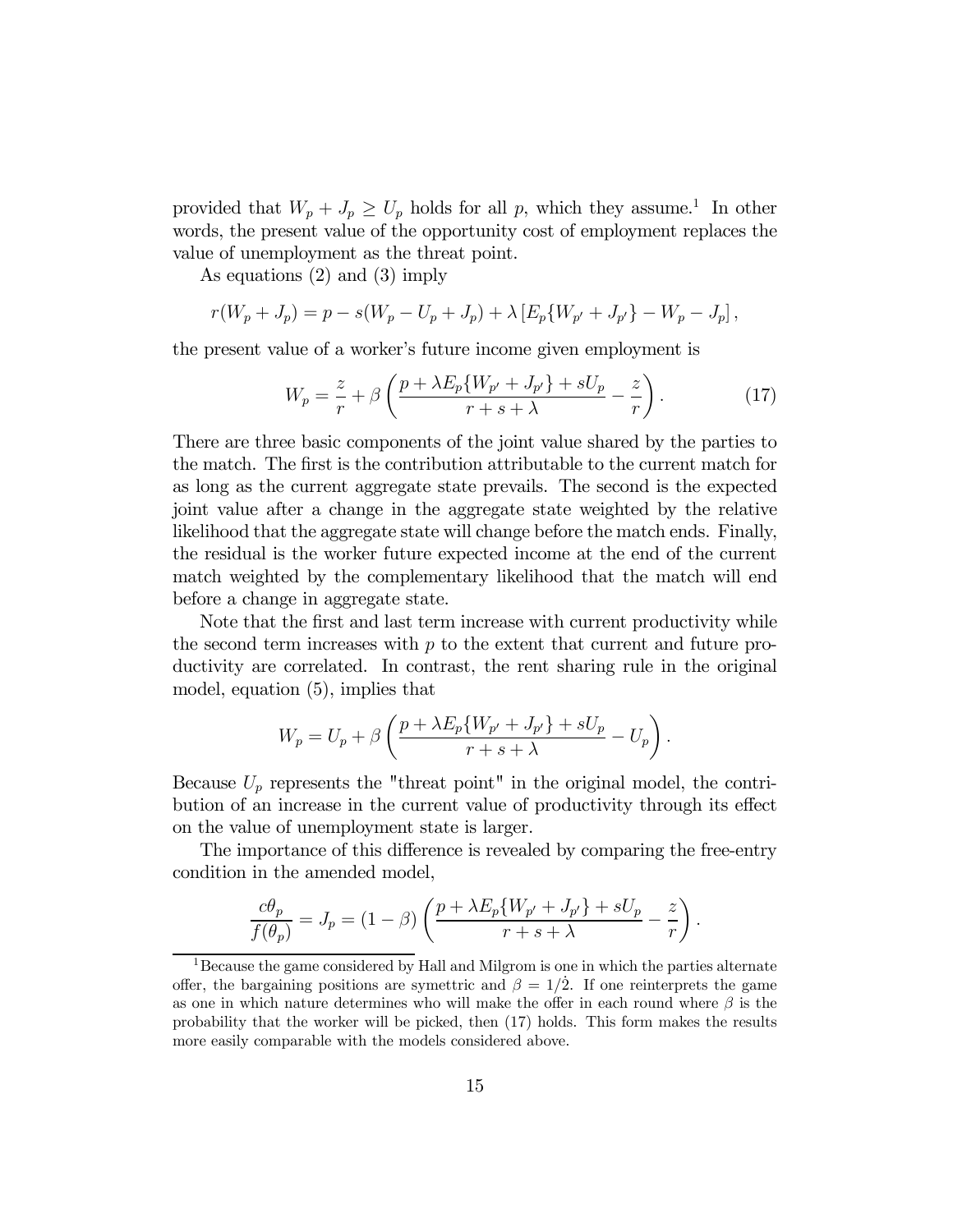with that of the original

$$
\frac{c\theta_p}{f(\theta_p)} = J_p = (1 - \beta) \left( \frac{p + \lambda E_p \{W_{p'} + J_{p'}\} + sU_p}{r + s + \lambda} - U_p \right).
$$

Since the coefficient on the current value of productivity is small given Shimer's parameters,  $(1-\beta)/(r+s+\lambda) = 0.5/(0.012+0.1+4) = 0.1216$  when  $\beta = 1/2$  as the authors assume, and any increase in the value of unemployment has a large negative effect on the incentive to create jobs, equilibrium market tightness increases with a productivity shock only if current and future productivity are highly correlated. Conversely, because her employer shares in a worker's future fortune in the amended model, job creation is more procyclic.

# 4.2 The Elasticity of Market Tightness

Although the wage obtained is less procyclical, the effect on the elasticity of market tightness is still small given Shimer's parameter values. To compute the elasticity of market tightness, we use the approximations

$$
W = \frac{z}{r} + \beta \left( \frac{p+sU}{r+s} - \frac{z}{r} \right) = \frac{z}{r} + \beta \left( \frac{p-z}{r+s} + \frac{s}{r+s} (U - \frac{z}{r}) \right)
$$

and

$$
\frac{c\theta}{f(\theta)} = J = (1 - \beta) \left( \frac{p + sU}{r + s} - \frac{z}{r} \right) = (1 - \beta) \left( \frac{p - z}{r + s} + \frac{s}{r + s} (U - \frac{z}{r}) \right).
$$

Because

$$
U - \frac{z}{r} = \frac{f(\theta)}{r + f(\theta)} (W_p - \frac{z}{r}) = \frac{f(\theta)}{r + f(\theta)} \beta \left( \frac{p + sU}{r + s} - \frac{z}{r} \right) = \frac{f(\theta)}{r + f(\theta)} \frac{\beta}{1 - \beta} \frac{c\theta}{f(\theta)},
$$

the following equation relates market tightness and productivity:

$$
\left(1 - \beta \left(\frac{f(\theta)}{r + f(\theta)}\right) \left(\frac{s}{r + s}\right)\right) \frac{c\theta}{f(\theta)} = (1 - \beta) \left(\frac{p - z}{r + s}\right). \tag{18}
$$

As Shimer's parameter values imply that  $r/f(\theta_p)=0.012/1.355 = 8$ .  $86 \times 10^{-3}$  is a tiny number,

$$
\frac{\partial \ln \theta}{\partial \ln p} = \frac{1}{1 - \eta} \times \frac{p}{p - z} = \frac{1}{1 - 0.28} \times \frac{1}{0.6} = 2.3
$$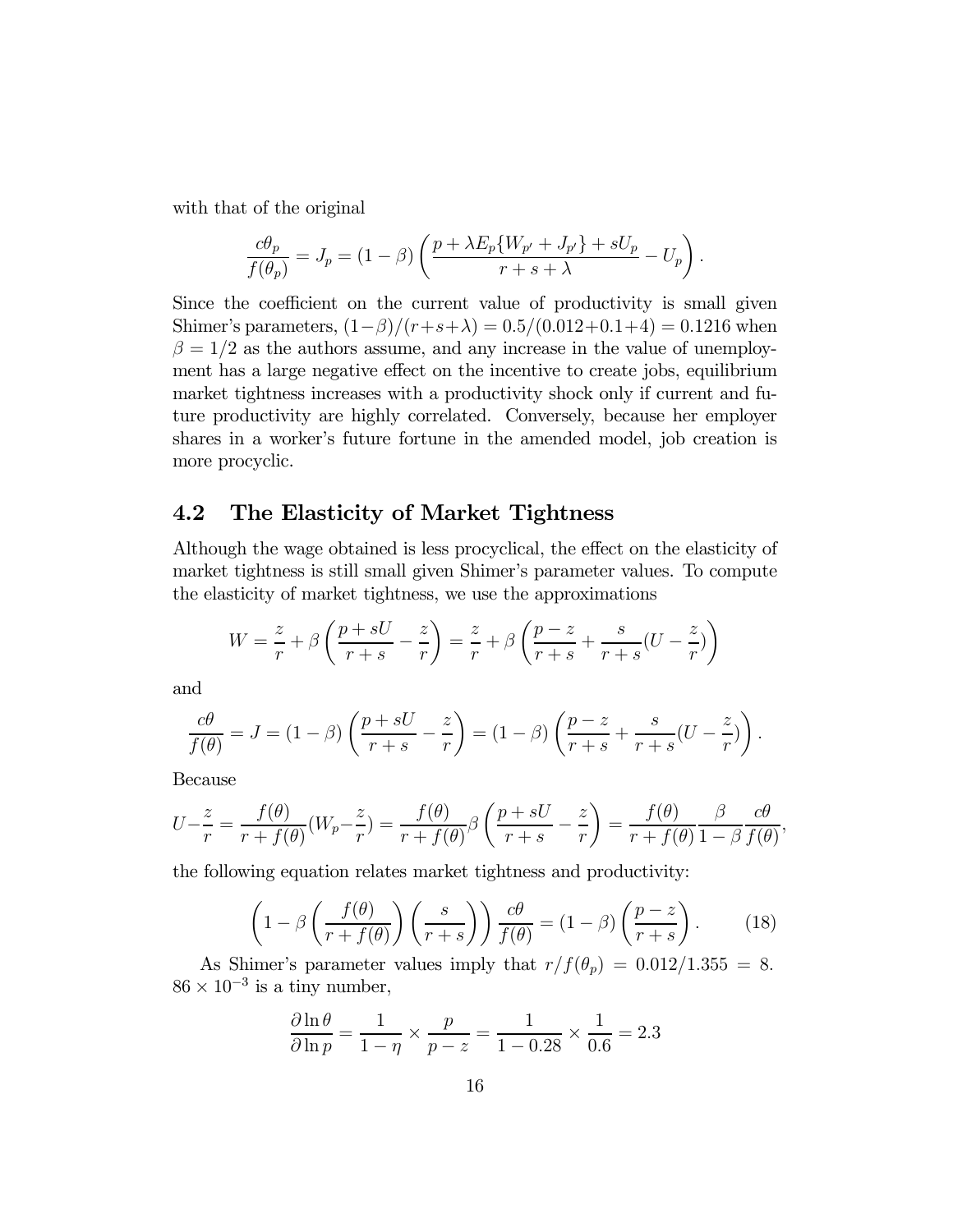holds as a very good approximation. Recall, this result is precisely that obtained in the original model when the worker's share of match surplus is zero. In sum, substituting the Hall and Milgrom strategic bargaining solution for the wage rule assumed in the original model does not solve the problem, unless the opportunity cost of employment is sufficiently large.

Still, the point made by Hall and Milgrom is valid. Below we show that in combination with other neglected factors, it can made a substantial difference in the calculation of the elasticity of market tightness.

# 5 Other Neglected Factors

# 5.1 Capital Costs

As we have documented, the model is consistent with the data if the difference between productivity and the opportunity cost of employment is small. Why is this difference so large in the  $MP$  model? One reason is the assumption that labor in the only input. If there are complementary inputs, then net productivity less the opportunity cost of employment is the relevant difference.

Suppose that there is a capital requirement that costs  $k$  units of output. In this case, the flow of quasi-rent is  $p-k-w$  which implies that the free-entry condition implied by the Hall-Milgrom bargaining solution can be written as

$$
\left(1 - \beta \left(\frac{f(\theta)}{r + f(\theta)}\right) \left(\frac{s}{r + s}\right)\right) \frac{c\theta}{f(\theta)} = (1 - \beta) \left(\frac{p - k - z}{r + s}\right) \tag{19}
$$

Let  $k$  equal the capital share of output in the US, about 0.35, the elasticity of market tightness is approximately

$$
\frac{\partial \ln \theta_p}{\partial \ln p} = \frac{1}{1 - \eta} \times \frac{p}{p - k - z} = \frac{1}{1 - 0.28} \times \frac{1}{1 - 0.35 - 0.4} = 5.56
$$

given Shimer's parameter values. In other words, the elasticity of the vacancyunemployment rate is more than three times  $(5.56/1.72 = 3.23)$  that obtained by Shimer.

#### 5.2 Countercyclical Job Destruction

Shimer's calculations also ignore the fact that the rate of transition to unemployment, s in the model, is negatively correlated with productivity in his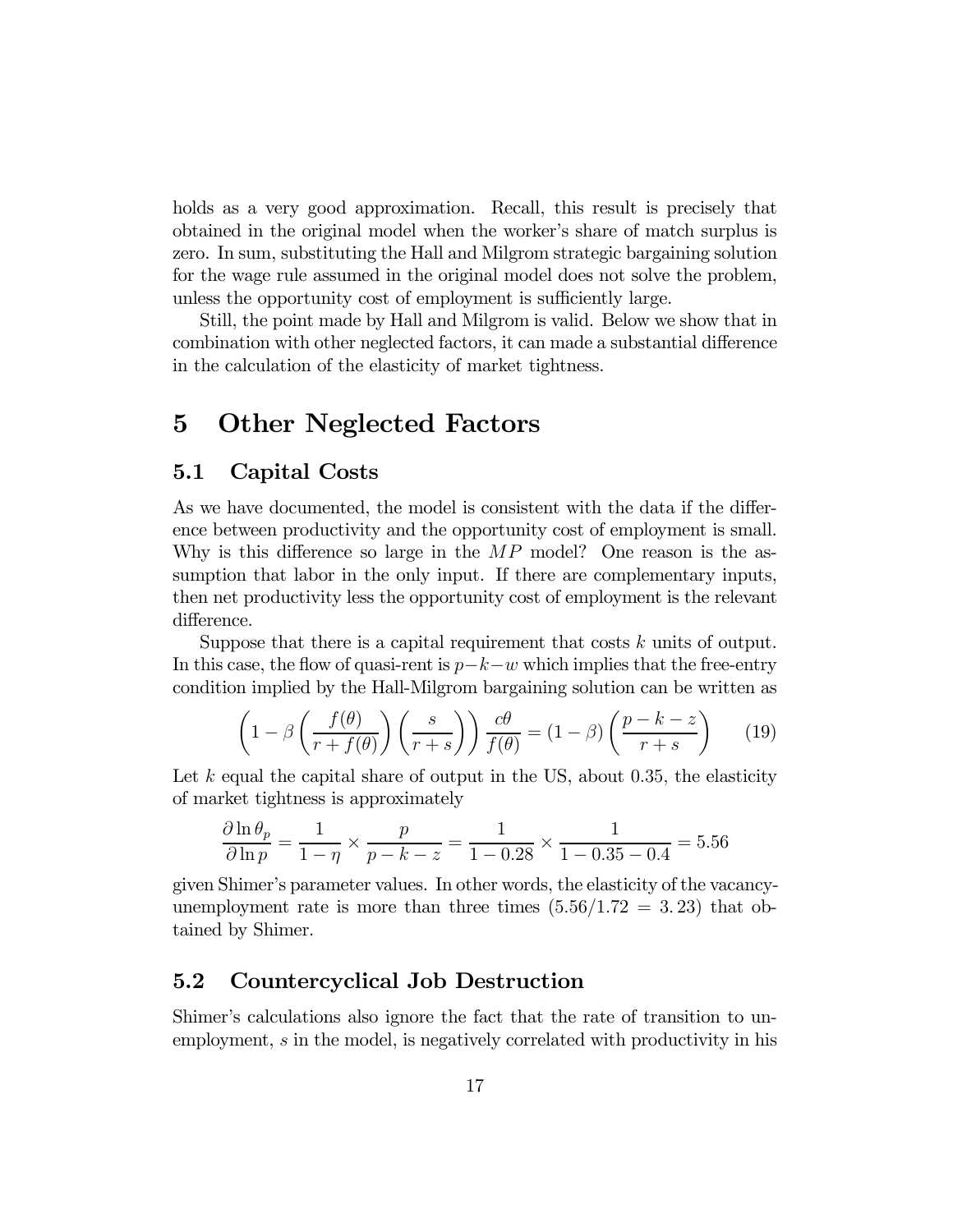data. This fact, which is implied by the Mortensen and Pissarides (1994) model with endogenous shocks, serves as an importance source of volatility in the model estimated and analyzed by Yashiv (2005). It is important here as well.

Countercyclical movements in the job destruction rate amplify the effects of productivity shocks on market tightness because the effective rate at which future profits are discounted falls in the boom and rises in the bust. In Shimer's data, the correlation between the logs of s and p is  $-0.524.$  >From equation (19) and the fact that  $f(\theta)/(r + f(\theta)) \approx 1$ , it follows that

$$
(1 - \eta) \ln \theta = -\ln \left( \frac{c}{1 - \beta} \right) + \ln (p - k - z) - \ln (r + (1 - \beta)s).
$$

Given Shimer's parameter values, setting  $k = 0.35$ , letting  $\beta = 0.5$  as Hall and Milgrom assume, and using the OLS estimate

$$
\frac{\partial \ln s_p}{\partial \ln p} = \frac{\rho_{sp}\sigma_s}{\sigma_p} = -\frac{0.524 \times 0.075}{0.020} = -1.965
$$

implied by Shimer's data (See Table 1), the implied value of the elasticity at  $p=1$  is

$$
\frac{\partial \ln \theta}{\partial \ln p} = \left(\frac{1}{1-\eta}\right) \left(\frac{p}{p-k-z} - \frac{(1-\beta)s}{r+(1-\beta)s} \frac{\partial \ln s}{\partial \ln p}\right)
$$

$$
= \left(\frac{1}{1-0.28}\right) \left(\frac{1}{1-0.35-0.4} + \frac{0.5 \times 0.1}{0.012+0.5 \times 0.1} \cdot 1.965\right) = 7.75
$$

The implied value of the elasticity of the vacancy-unemployment ratio with respect to labor productivity is  $41\%$  (7.75/19.1= 0.406) of the volatility in the vacancy-unemployment ratio relative to that of productivity under the assumption that productivity shocks are the only source of labor-market fluctuation.

# 6 Job-to-Job Flows

In the model considered by Shimer (2005a), there are no workers who flow from one job to another without an intervening spell of unemployment. In actuality, employed workers represent close to two thirds of those hired in any period. (See Nagypál (2004) among others.) In this section, we show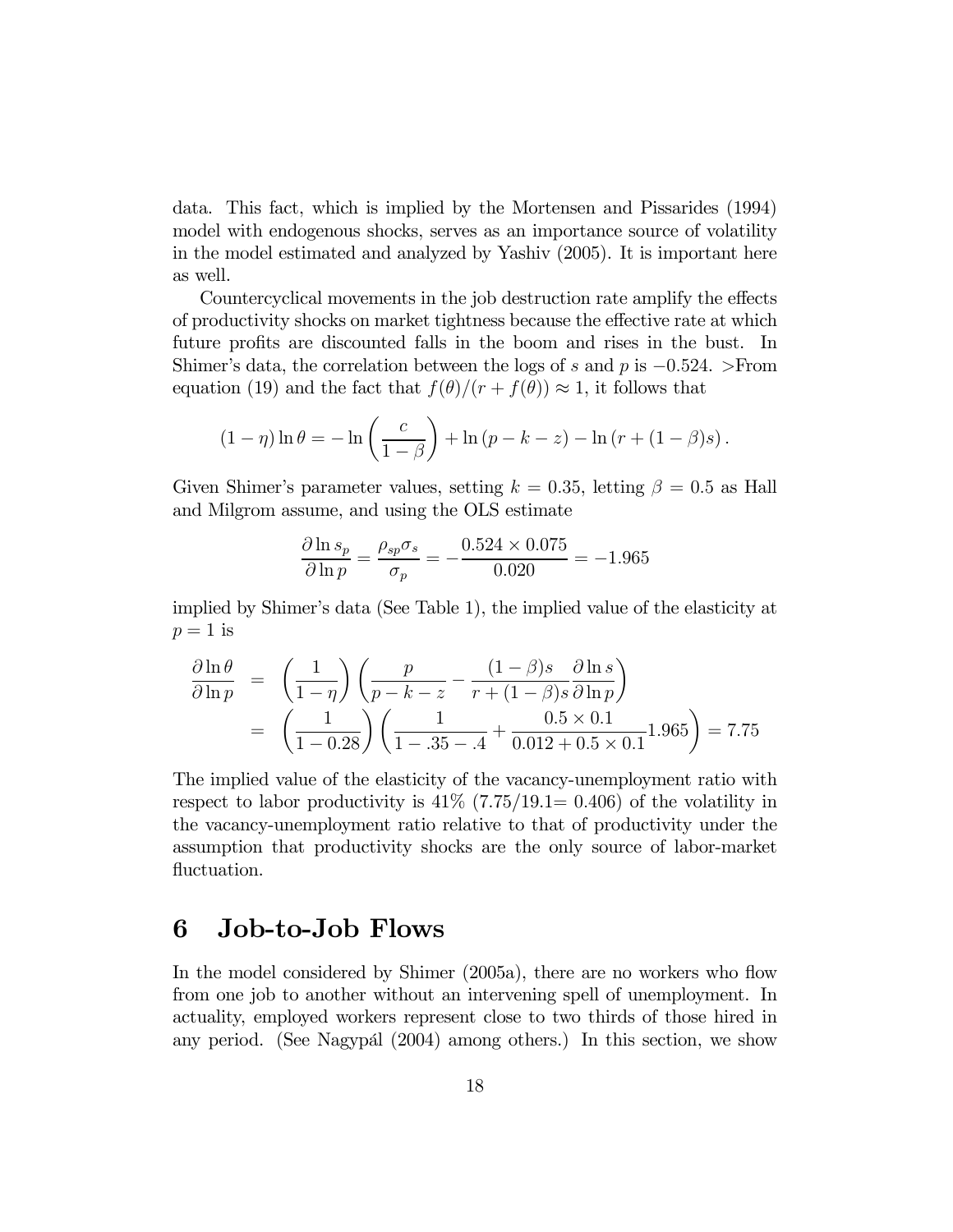that the basic model extended to include job-to-job flows explains close to half of the volatility of unemployment and vacancies when capital costs and countercyclical involuntary separations are also taken into account. However, there is empirical evidence that puts even this claim in doubt.

#### 6.1 Search on the Job

Suppose that all jobs pay the same wage but that the amenity value of a job to the worker varies idiosyncratically across matches. Specifically, let the flow value of a job to a specific worker equal  $w + x$  where w is the common wage paid in all jobs and  $x$  is a random variable representing an idiosyncratic taste component to worker compensation characterized by the c.d.f.  $F(x)$ . By assumption,  $x$  is iid across matches. This form of heterogeneity will induce worker movements from matches with lower to higher values of  $x^2$ .

In order to clearly illustrate the differences between the standard model and this simple perturbation, we initially assume that workers generate job offers at rates that are independent of employment status. Because the measure of searching workers is equal to the labor force in this case, the rate at which workers, employed or not, meet jobs is simply a function of the number of vacancies. That is the measure of searching workers entering the match function is equal to the labor force, which implies that the rate at which any worker meets a vacancy is given by

$$
f(\theta) = m(1, v) = m(1, \theta)
$$
\n<sup>(20)</sup>

where now 'market tightness' is represented by vacancies alone,

$$
\theta = v. \tag{21}
$$

The value of a job with flow value of amenities equal to  $x$  in aggregate state p, denoted  $W_p(x)$ , solves

$$
rW_p(x) = w_p + x + f(\theta_p) \int (\max \langle W_p(z), W_p(x) \rangle - W_p(x)) dF(z)
$$
  
+
$$
s(U_p - W_p(x)) + \lambda (EW_{p'}(x) - W_p(x)).
$$

<sup>&</sup>lt;sup>2</sup>Alternatively, one can suppose that match product is  $p + x$  which can be shared by worker and employer. Although the analysis is a bit more complicated, the quantitative results reported in the section continue to hold.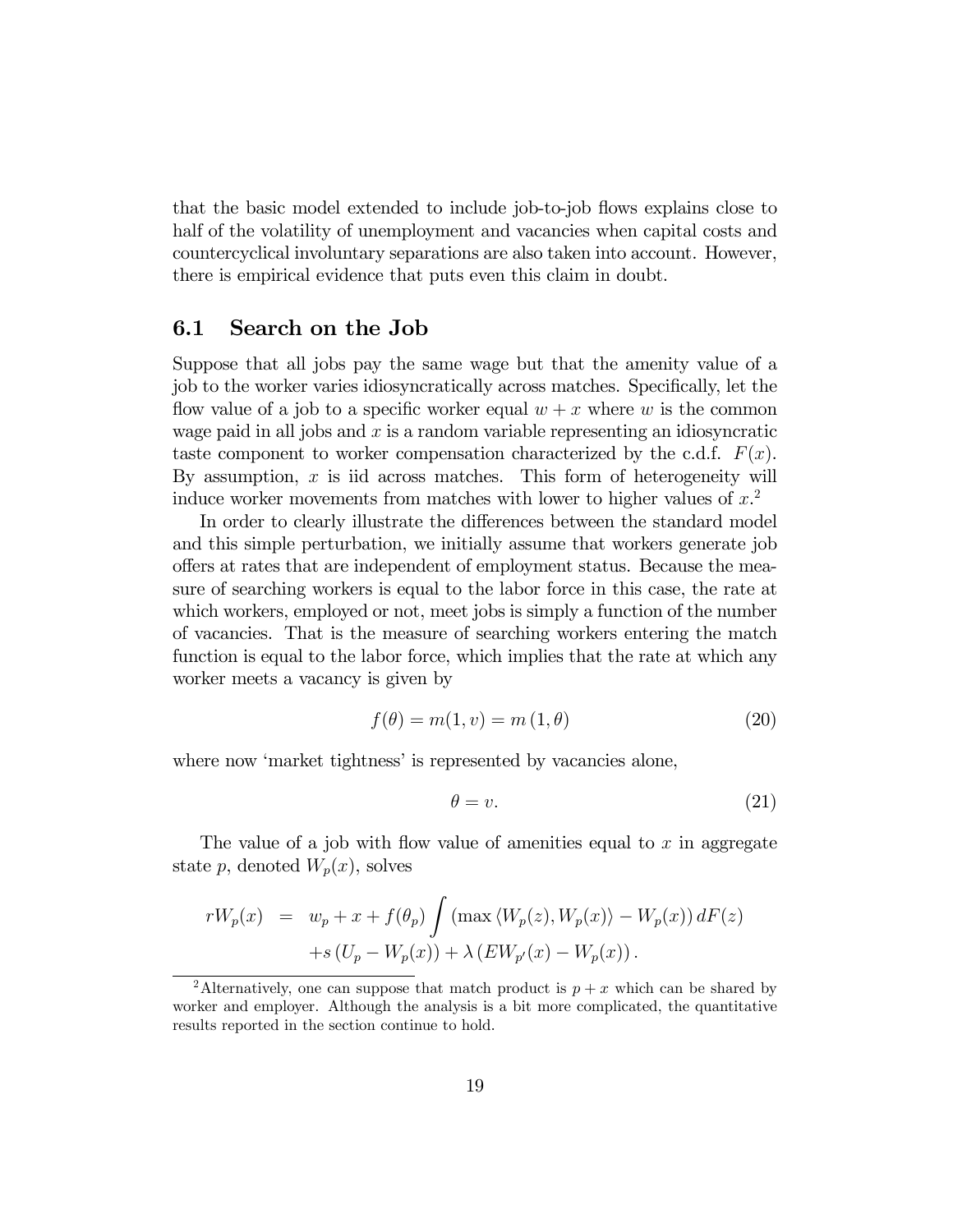Note that the second term reflects the fact that an employed worker moves only to a job with a higher value. As the solution is monotone increasing in  $x$ for any value of  $p$ , the initial job acceptance strategy satisfies the reservation property. As the value of unemployed search solves

$$
U_p = z + f(\theta_p) \int (\max \langle W_p(z), U_p \rangle - U_p) dF(z) + \lambda (EU_{p'} - U_p),
$$

the reservation value is the unique solution to

$$
\widehat{x}_p = z - w_p + \lambda \left( EU_{p'} - EW_{p'}(\widehat{x}_p) \right). \tag{22}
$$

As is well known in search-on-the job models, the distribution of employed workers over any job characteristic generally differs from the sampling distribution as a consequence of selection. Specifically, because employed workers only move to jobs with higher values of  $x$ , and accept only jobs above the reservation value  $\hat{x}$ , the aggregate state-contingent fraction of workers employed workers in jobs with idiosyncractic component less than or equal to x, denoted as  $G_p(x)$ , and the measure of unemployment, represented as  $u_p$ , satisfy the following steady-state conditions:

$$
(s_p + f(\theta_p)(1 - F(x)) G_p(x)(1 - u_p) = f(\theta_p)[F(x) - F(\hat{x}_p)]u_p
$$
  

$$
s_p(1 - u_p) = f(\theta_p)[1 - F(\hat{x}_p)]u_p.
$$

By using the second equation to eliminate  $u_p$  in the first, one obtains

$$
G(x) = \frac{s[F(x) - F(\hat{x})]}{[1 - F(\hat{x})](s + f(\theta)(1 - F(x))}
$$
\n(23)

where

$$
u = \frac{s_p}{s + f(\theta)[1 - F(\hat{x})]}.
$$
\n(24)

Bargaining over a match's value is problematic when workers search on the job, particularly if the worker's idiosyncratic component of its value is not observable.<sup>3</sup> One simple alternative is to suppose that commitment is not possible so that bargaining takes place continuously over the division of net match product,  $p - k$ . Since the unemployment benefit z accrues

<sup>&</sup>lt;sup>3</sup>For an exellent discussion and analysis of the problem, see Shimer (2005b).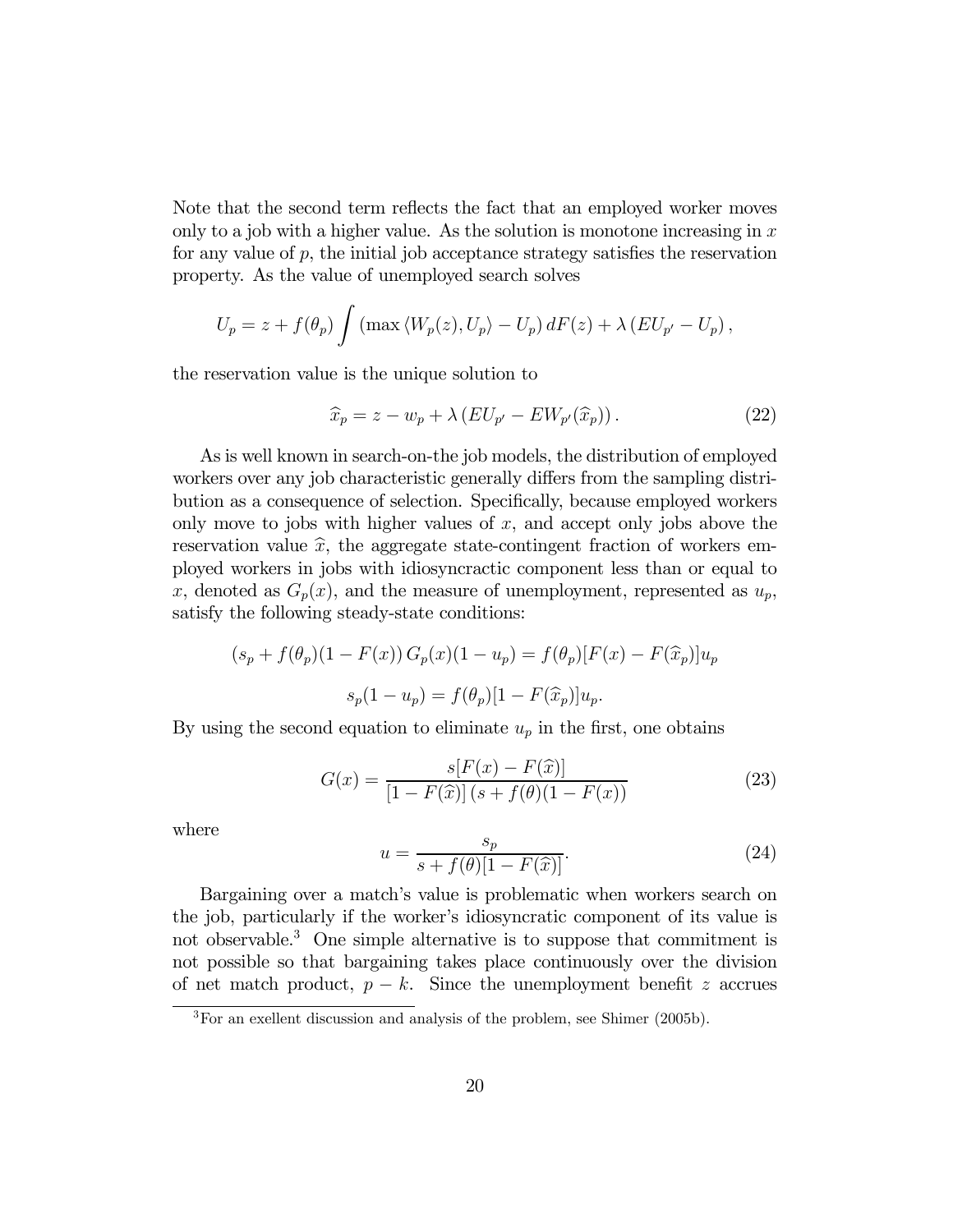during the bargaining process, the Nash solution to this bargaining problems is described by the simple rent sharing rule

$$
w_p = z + \beta (p - k - z).^4
$$
 (25)

where  $\beta$  again represents the worker's "bargaining power."

As the worker quits a match with idiosyncratic component  $x$  at rate  $f(\theta_p)[1 - F(x)]$ , the value of a filled job solves

$$
rJ_p(x) = p - k - w_p - (s_p + f(\theta_p)[1 - F(x)]) J_p + \lambda [E_p J_{p'} - J_p]
$$

Given the wage rule, equation (25),

$$
J(x) = \frac{(1 - \beta)(p - k - z)}{r + s + f(\theta)[1 - F(x)]}
$$
\n(26)

holds as an approximation. In other words, the employer's discount rate of includes the quit rate.

As unemployed workers accepts any job with value of  $x$  above the reservation value and employed workers accept an alternative job when it yields a higher value of  $x$ , the probability that a job characterized by  $x$  will be accepted if  $A(x)=0$  if  $x < \hat{x}$  and

$$
A(x) = u + (1 - u) G(x) = \frac{s}{s + f(\theta)(1 - F(x))} \text{ if } x \ge \hat{x} \qquad (27)
$$

where the second equality is obtained after using equations (23) and (24) to eliminate u and  $G(x)$ . Free entry requires that the expect cost and return to job creation are equal. That is

$$
\frac{c\theta}{f(\theta)} = J_0 = \int_{\hat{x}}^{\overline{x}} A(x)J(x)dF(x)
$$
\n
$$
= \int_{\hat{x}}^{\overline{x}} \frac{(1-\beta)(p-k-z)s}{[r+s+f(\theta)(1-F(x))][s+f(\theta)(1-F(x))]^{\theta}} dF(x)
$$
\n
$$
= \int_{F(\hat{x})}^{1} \frac{(1-\beta)(p-k-z)s}{[r+s+f(\theta)(1-y)][s+f(\theta)(1-y)]^{\theta}} dy
$$
\n
$$
= (1-\beta)(p-k-z)\frac{s}{rf} \left(\ln\left(\frac{r+s}{s}\right) - \ln\left(\frac{r+s+f(\theta)(1-F(\hat{x}))}{s+f(\theta)(1-F(\hat{x}))}\right)\right).
$$
\n(28)

<sup>4</sup>This is the case of capital can be rented. Otherwise a holdup problem exists and the cost of capital does not appear in this expression.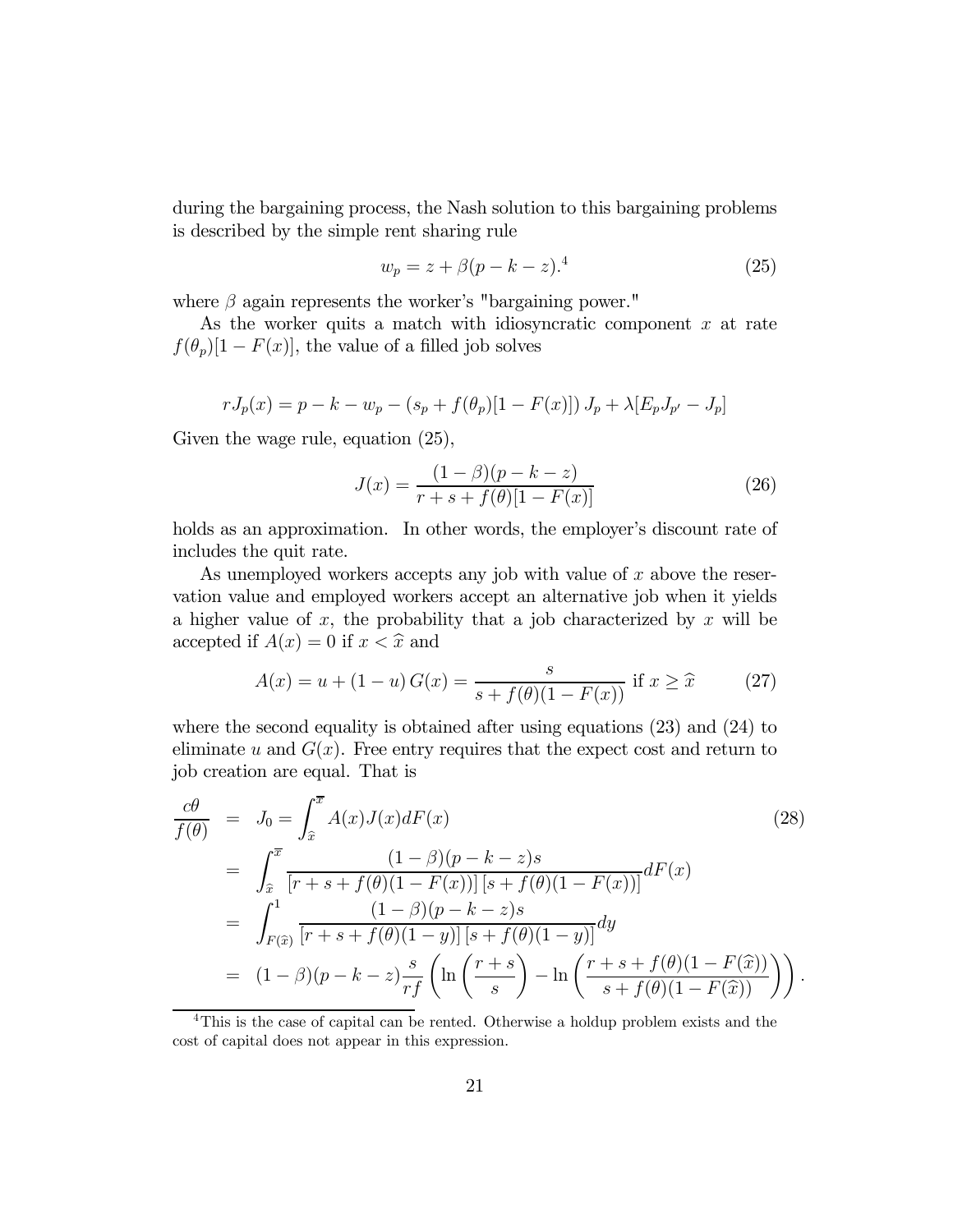#### 6.2 Quantitative Implications

As employment is procyclical by definition, "market tightness" is less volatile to the extent that employed workers search on the job. In the extreme case in which the employed workers contact vacancies at the same rate as unemployed workers, market tightness is simply proportional to vacancies rather than the vacancy-unemployment ratio. Using the Shimer data moments reported in Table 1, the ratio of the standard deviation of log market tightness, properly measured, to that of log productivity,

$$
\frac{\sigma_{\theta}}{\sigma_p} = \frac{\sigma_v}{\sigma_p} = \frac{0.202}{0.020} = 10.1,\tag{29}
$$

is roughly half of that implied by the model without search on-the-job.

Furthermore, the elasticity of the job-finding rate with respect to market tightness is larger than that implied by the original model and Shimer's data moments for the same reason.<sup>5</sup> Indeed, if all jobs are acceptable to the unemployed in all aggregate market states, an assumption which is consistent with much of the empirical evidence (Devine and Keifer  $(1991)$ ), the implied elasticity of the job-finding rate with respect to market tightness is

$$
\eta = \frac{\partial \ln f / \partial \ln p}{\partial \ln \theta / \partial \ln p} = \frac{\rho_{fp} \sigma_f / \sigma_p}{\rho_{vp} \sigma_v / \sigma_p} = \frac{0.396 \times 0.118}{0.364 \times 0.202} = 0.635
$$
(30)

rather than Shimer's value of 0.280.

Because the interest rate  $r$  is small relative to both the separation rate s and the job-finding rate  $f$ , the right hand side of the free-entry condition (28) can be approximated by its limit as r tends to zero. By L'Hopital's rule

$$
\frac{s}{f} \lim_{r \to \infty} \left( \frac{\ln\left(\frac{r+s}{s}\right) - \ln\left(\frac{r+s+f(1-F(\hat{x}))}{s+f(1-F(\hat{x}))}\right)}{r} \right) = \frac{s}{f} \lim_{r \to 0} \left( \frac{\frac{1}{r+s} - \frac{1}{r+s+f(1-F(\hat{x}))}}{1} \right)
$$

$$
= \frac{1 - F(\hat{x})}{s + f[1 - F(\hat{x})]}.
$$

<sup>&</sup>lt;sup>5</sup>This alternative specification of market tightness implies that the job-finding rate is a function of vacancies rather than the vacancy to unemployment ratio. Since the correlations of the job-finding rate with each of the two variables are roughly equal (See Table 1.), the evidence does not distinguish between the two hypotheses.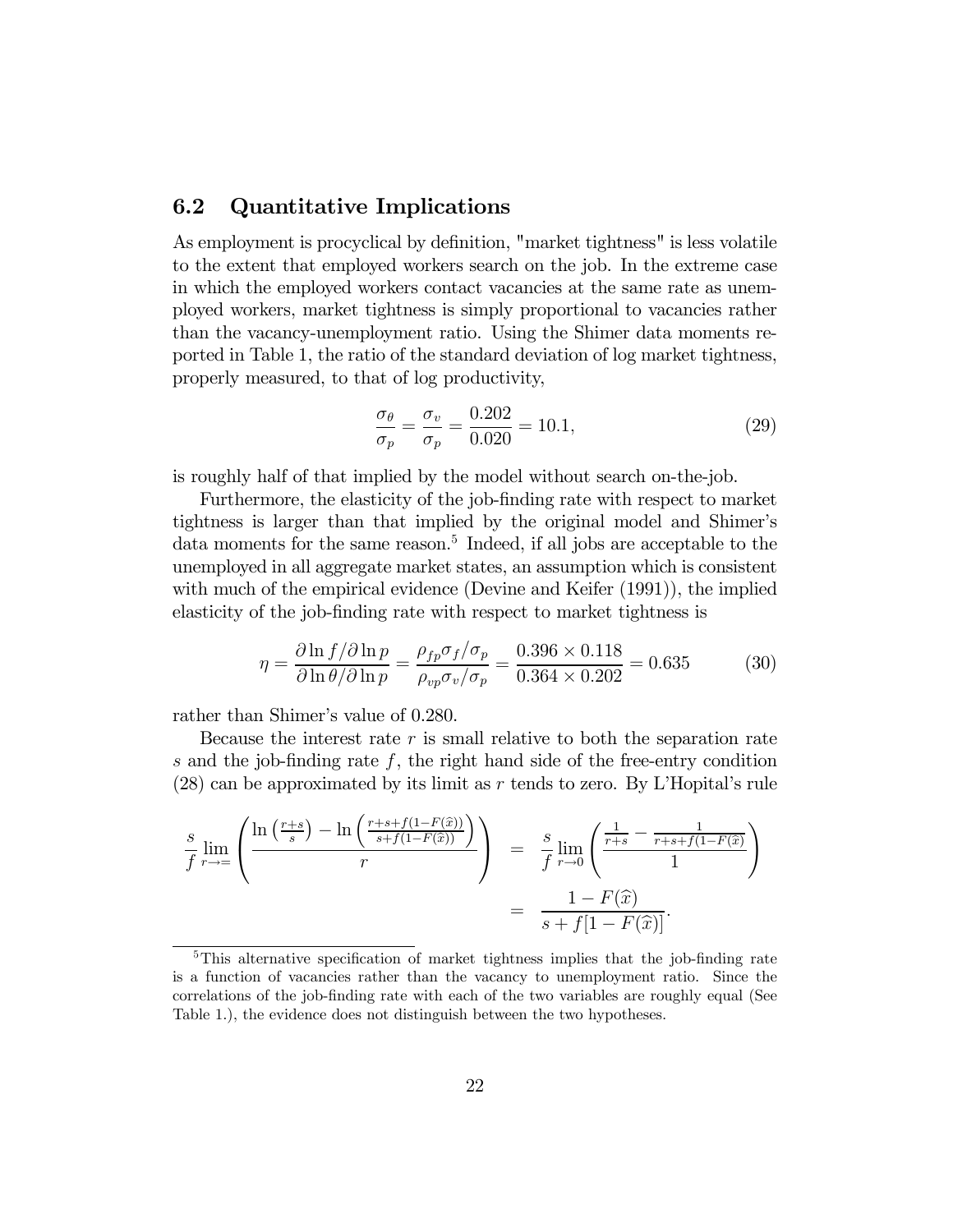This fact is useful for computing an estimate of the elasticity. For this reason and because almost all jobs are acceptable to the unemployed  $(F(\hat{x}) \approx 0)$  in practice,

$$
(1 - \eta) \frac{\partial \ln \theta}{\partial \ln p} = \frac{p}{p - k - z} - \frac{s \frac{\partial \ln s}{\partial \ln p} + f \frac{\partial \ln f}{\partial \ln p}}{s + f}
$$

$$
= \frac{p}{p - k - z} - \frac{s \frac{\partial \ln s}{\partial \ln p} + f \eta \frac{\partial \ln \theta}{\partial \ln p}}{s + f}
$$

holds as an approximation. Finally, solving for the elasticity and substituting in the parameter values already introduced, we obtain

$$
\frac{\partial \ln \theta}{\partial \ln p} = \frac{\frac{p}{p - k - z} - \frac{s}{s + f} \frac{\partial \ln s}{\partial \ln p}}{1 - \eta + \frac{f\eta}{s + f}} = \frac{\frac{1}{1 - 0.35 - 0.4} + \frac{0.1}{0.1 + 1.355} \times 1.965}{1 - 0.635 + \frac{1.355 \times 0.635}{0.1 + 1.355}} = 4.32.
$$

Although the relative volatility of market tightness to be explained is lower when workers search on the job, the extended model still accounts no more than 43%  $(4.32/10.1=0.42772)$  of the  $\sigma_{\theta}/\sigma_{p}$  ratio. There are two reasons: First, the acceptance rate falls with the job-finding rate (see equation (27)) because the more picky employed become a larger share of the applicant flow as Nagypál (2005a) has pointed out. Second, the value of filling a job falls with the job-finding rate (see equation (26)) through its positive effect on the quit rate.

The assumption that employed and unemployed workers contact jobs at the same rate is also crucial for the result. In its defense, Nagypál (2005b) has shown that the relative rate of contact must be approximately unity to account for the magnitudes of the job-to-job flows inferred from CPS data given any model in which workers move from jobs of lower to jobs of higher value with the value of a given job stable over time. Still, as she also argues in the same paper, the assumption is at odds with self-reported search activity by employed workers and indirect estimates of the employed worker contract rate derived from job duration data.

# 7 Conclusion

Shimer (2005a) argues that the Mortensen-Pissarides equilibrium search model of unemployment explains only about 10% of the response in the job-finding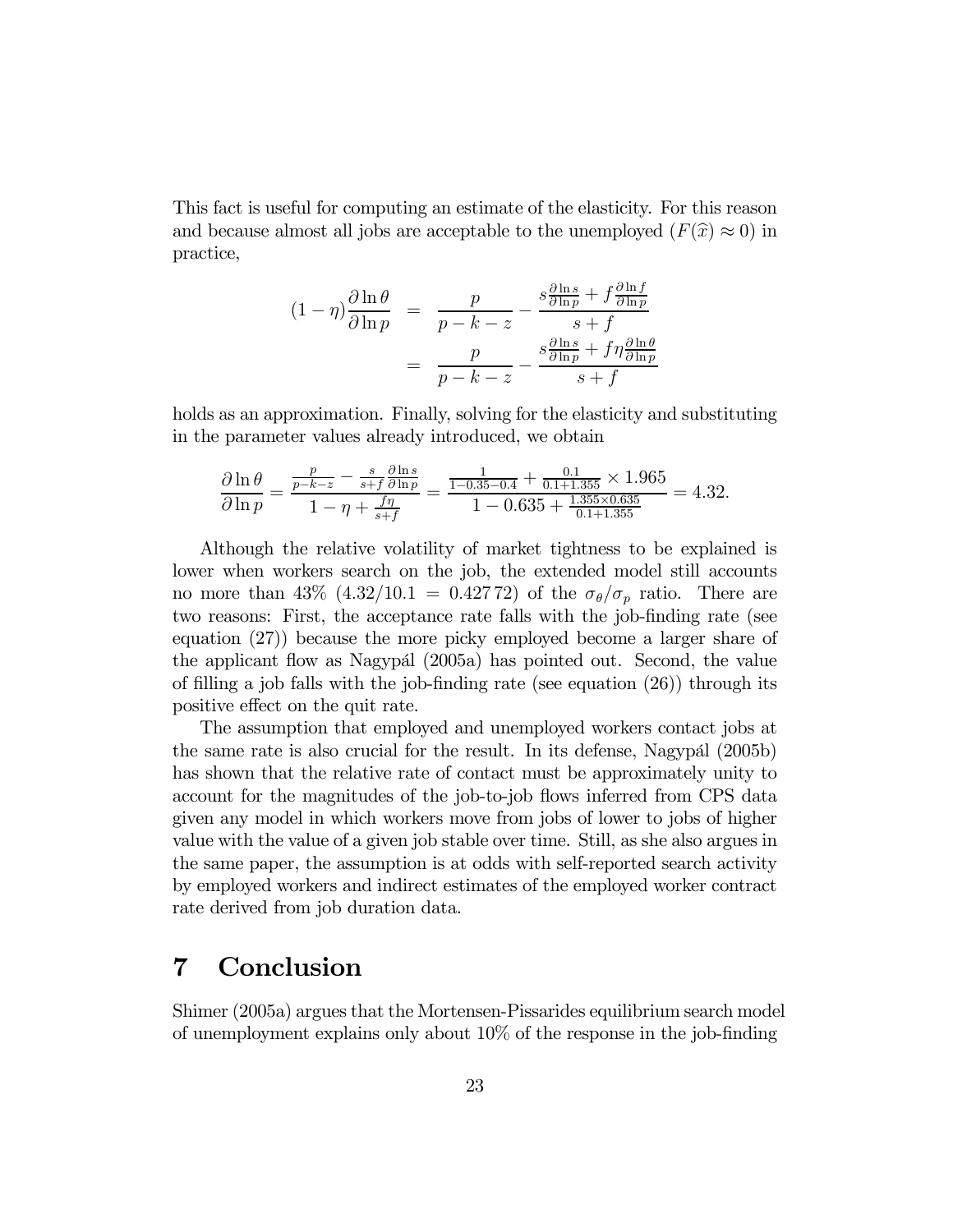rate to an aggregate productivity shock. Some of the recent papers inspired by his critique are reviewed and commented on here. Specifically, we suggest that the sole problem is neither the procyclicality of the wage, as Shimer (2005a) and Hall (2005) argue, nor the failure to account fully for the opportunity cost of employment, as Hagedorn and Manovskii (2005) contend. Although an amended version of the model, one that incorporates the strategic bargaining wage determination rule recommended by Hall and Milgrom (2005) and also accounts for capital costs and counter cyclic involuntary separations, does much better, it still explains only 40% of the observed volatility of the job-finding rate. Finally, we find that accounting for job-to-job flows by incorporating on-the-job search does little to improve the amended model's implications for the amplification of productivity shocks. In sum, the dilemma persists.

In this analysis, we have tried to deviate from Shimer's specification and parameter values as little as possible, primarily to facilitate comparability. However, other authors using different formulations have also challenged Shimer's results. These studies include Kennan (2005), Menzio (2004), and Yashiv (2004). Determining why these authors obtain different results is beyond the scope of this paper.

# 8 Appendix

#### 8.1 Proof to Proposition 1

By substitution from equation  $(5)$  and  $(6)$ , equation  $(4)$  implies that an equilibrium surplus value function is a fixed point of the map

$$
(TV)_p = \Gamma^{-1}\left(\frac{p-z + \lambda E_p V_{p'}}{r+s+\lambda}\right)
$$

from the set of real valued functions of p to itself where  $\Gamma(V)$  is the real valued function defined by

$$
\Gamma(V) \equiv V + \frac{\beta c \theta(V)}{(1 - \beta)(r + s + \lambda)}
$$

and  $\theta(V)$  is the function implicitly defined by the free-entry condition

$$
\frac{c\theta}{f(\theta)} = \frac{c}{\mu}\theta^{1-\eta} = (1-\beta)V.
$$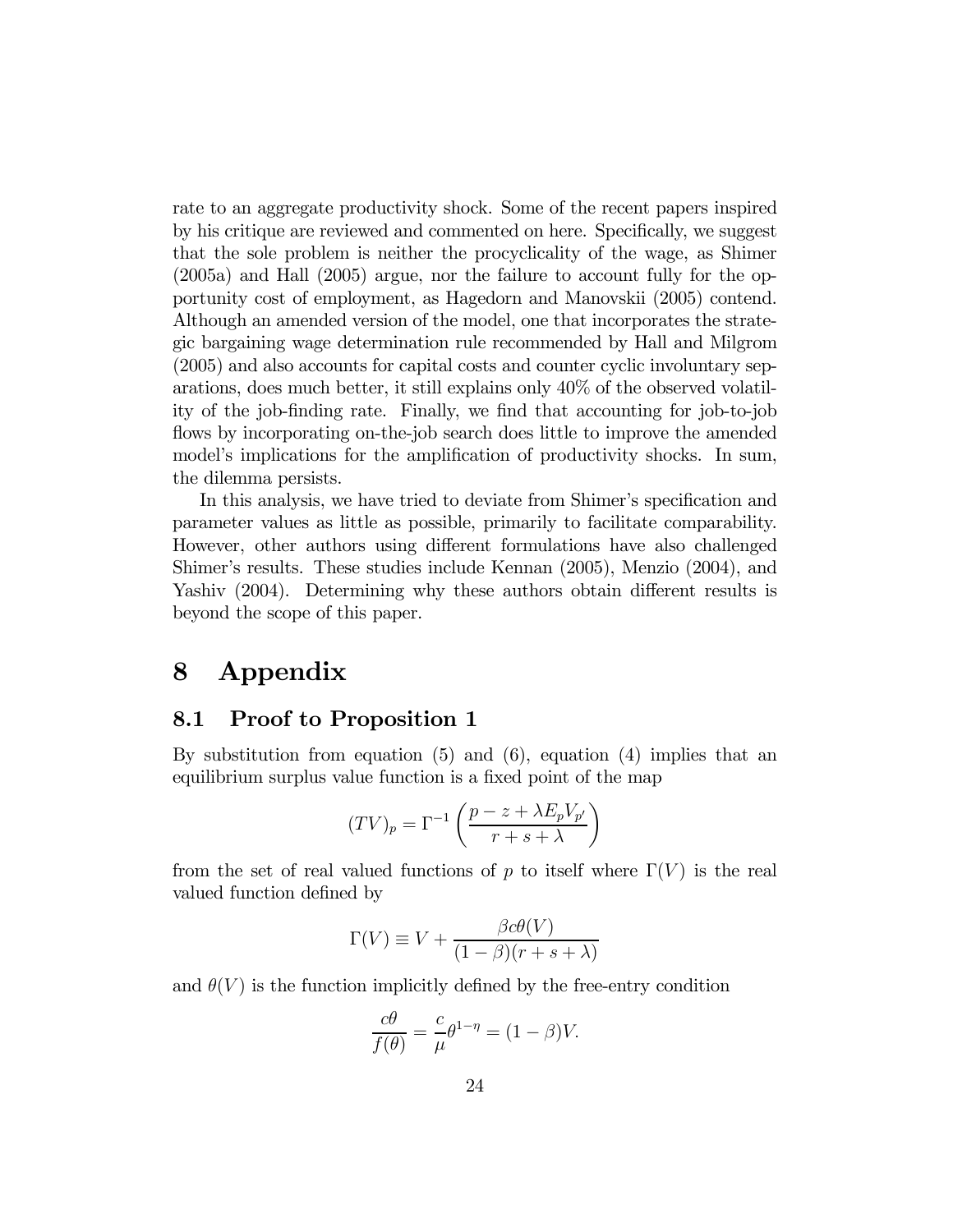Because  $\theta(V)$  is continuous, increasing, and convex and  $\theta(0) = 0$  under hypothesis (ii),  $\Gamma(V)$  has these same properties.

The mapping T satisfies Blackwell's sufficient conditions for a contraction. Since  $\Gamma^{-1}(\cdot)$  is increasing and  $E_p(V_{p'}+k) \ge E_p(V_{p'})$  for all  $k \ge 0$ , T is increasing. Furthermore, the convexity of  $\Gamma(\cdot)$  implies that  $\Gamma^{-1}(\cdot)$  is concave. Hence, the additional fact that  $d\Gamma^{-1}(x)/dx = 1/\Gamma'(y) \leq 1$  for all  $y = \Gamma^{-1}(x)$ implies

$$
(T(V+k)f)_p = \Gamma^{-1}\left(\frac{p-z+\lambda E_p(V_{p'}+k)}{r+s+\lambda}\right) = \Gamma^{-1}\left(\frac{p-z+\lambda E_pV_{p'}+\lambda k}{r+s+\lambda}\right)
$$
  

$$
\leq \Gamma^{-1}\left(\frac{p-z+\lambda E_pV_{p'}}{r+s+\lambda}\right) + \frac{1}{\Gamma'(V)}\left(\frac{\lambda k}{r+s+\lambda}\right)
$$
  

$$
\leq (TV)_p + \beta k
$$

for any positive constant k and  $\beta = \lambda/(r + s + \lambda) < 1$ .

If  $p'$  is stochastically increasing in  $p$ , condition (i) holds, then  $T$  maps the set of continuous and increasing function of  $p$  into itself. Hence, the fact that T is a contraction implies that its fixed point is increasing in  $p$ . All the other equilibrium outcomes can be expressed as increasing functions of  $p$  and  $V_p$ . Finally, the assertion that  $V_p$  is strictly increasing is implied by the fact that  $T$  transforms any increasing functions into the set of strictly increasing function.

# 8.2 Proof to Proposition 2

The claim is an immediate implication of equation (9) in the case of  $\lambda \to 0$ . As the specification in  $(13)$  implies,

$$
p'-z=(p-z)e^{\Delta},
$$

it follows that

$$
\lim_{\Delta \to 0} E_p \phi_{p'} = \phi_p
$$

for any real valued integrable function  $\phi$  of p. The free-entry condition (4) and equation (6) imply that the Bellman equation can be written as

$$
V_p = \frac{p - z - \beta c \theta_p + \lambda E_p V_{p'}}{r + s + \lambda}.
$$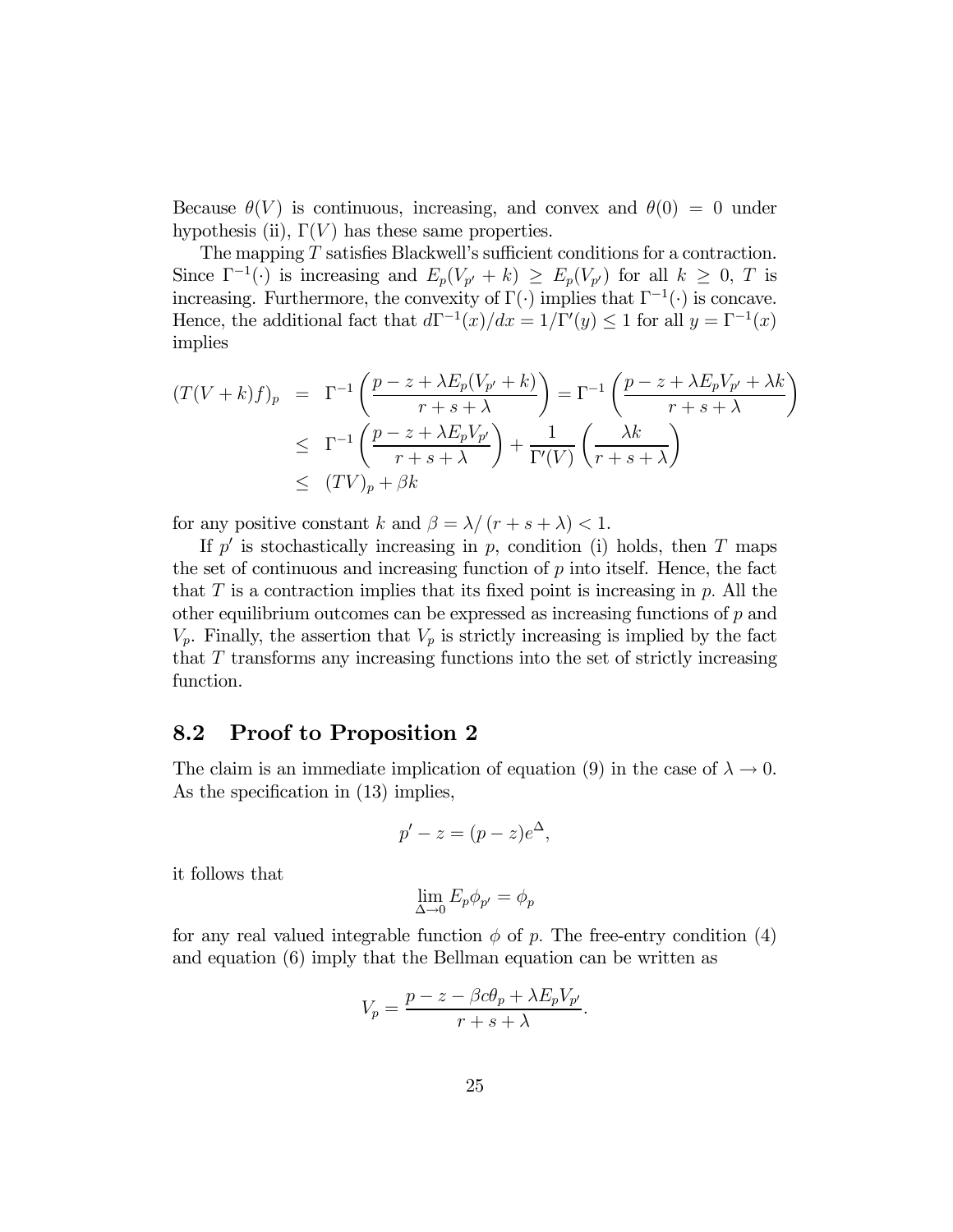It follows that,

$$
V_p = \frac{r+s}{r+s+\lambda} \left(\frac{p-z-\beta c\theta_p}{r+s}\right)
$$
  
 
$$
+ \frac{\lambda}{r+s+\lambda} \lim_{\Delta \to 0} E_p \left(\frac{p'-z-\beta c\theta_{p'}}{r+s}\right)
$$
  
 
$$
= \frac{p-z-\beta c\theta_p}{r+s}.
$$
 (31)

Hence, the free-entry condition can be written as

$$
\frac{c\theta_p}{f(\theta_p)} = (1 - \beta)V_p = \frac{(1 - \beta)(p - z) - \beta c\theta_p}{r + s}
$$

By differentiating this expression with respect to  $\ln p$ , one obtains equation  $(10).$ 

# References

- [1] Basu, S., and J. G. Fernald (1997): "Returns to Scale in U.S. Production: Estimates and Implications," Journal of Political Economy, 105(2): 249—283.
- [2] Binmore, K., A. Rubinstein, and A. Wolinsky (1986). "The Nash Bargaining Solution in Economic Modelling," Rand Journal of Economics, 17(2): 176—188.
- [3] Christensen, B.J., R. Lentz, D.T. Mortensen, G. Neumann, and A. Werwatz (2005): "Job Separations and the Distribution of Wages." Journal of Labor Economics (January) 23: 31-58.
- [4] Devine, T.J., and N.M. Kiefer (1991). Empirical Labor Economics: The Search Approach. Oxford: Oxford University Press.
- [5] Hagedorn, M., and I. Manovskii (2005). "The Cyclical Behavior of Equilibrium Unemployment and Vacancies Revisited," working paper, U. of Pennsylvania.
- [6] Hall, R.E. (2005). "Employment Fluctuations with Equilibrium Wage Stickiness," American Economic Review 95 (March): 25-49.50-65.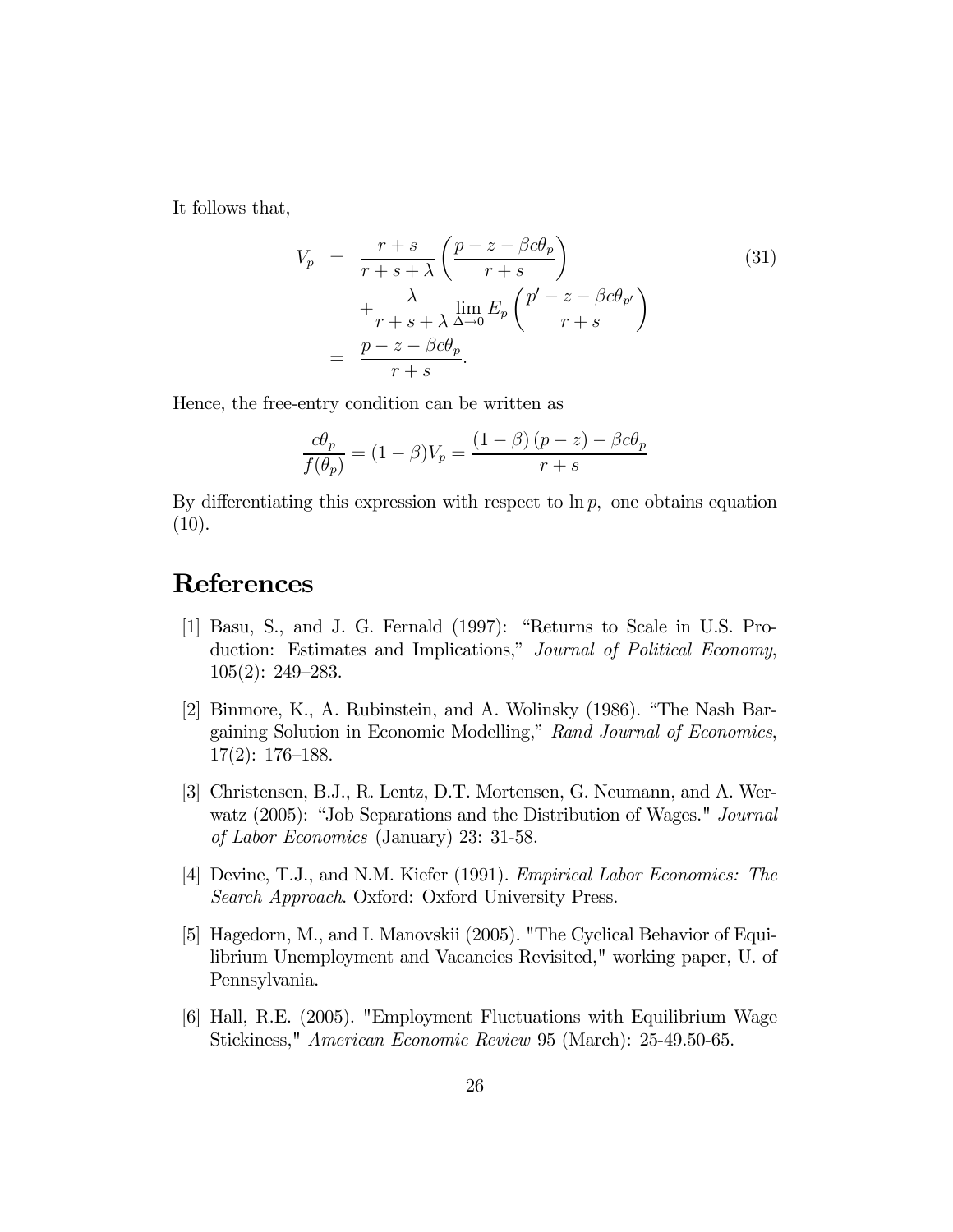- [7] Hall, R.E. and P.R. Milgrom (2005). "The Limited Influence of Unemployment on the Wage Bargain," NBER Working Paper 11245.
- [8] Jolivet, G., F. Postel-Vinay and J-M Robin (2004), "The Empirical Content of the Job Search Model: Labor Mobility and Wage Distributions in Europe and the US," CREST-INSEE mimeo. Forthcoming in H. Bunzel, B. J. Christensen, G. R. Neumann, and J-M Robin, editors, Structural Models of Wage and Employment Dynamics, Elsevier, 2006.
- [9] Kennan, J., (2005). "Private Information, Wage Bargaining, and Employment Fluctuations," University of Wisconsin-Madison mimeo.
- [10] Menzio, G., (2004). "High Frequency Wage Rigidity," Northwestern University mimeo.
- [11] Mortensen, D., and C.A. Pissarides (1994). "Job Creation and Job Destruction in the Theory of Unemployment," Review of Economic Studies, 61:397—415.
- [12] Mortensen, D., and C.A. Pissarides (1999). "Job Reallocation and Employment Fluctuations" in M. Woodford and J.B. Taylor, eds, Handbook of Macro Economics vol 1: 1171-1227. Amsterdam: Elsevier Science.
- [13] Mortensen, D., and C.A. Pissarides (1999). "New developments in models of search in the labor market" in O. Ashenfelter and D. Card, eds., Handbook of Labor Economics vol 3: 2567-2627. Amsterdam: Elsevier Science.
- [14] Moscarini, G. (2003) "Job Matching and the Wage Distribution," Yale Working Paper.
- [15] Nagypál, E. (2005a). "Amplification of Productivity Shocks: Why Don't Vacancies Like to Hire the Unemployed," forthcoming in Structural Models of Wage and Employment Dynamics. 'Contributions to Economic Analysis' series. Elsevier, 2006.
- [16] Nagypál, E. (2005b)."On the Extent of Job-to-Job Transitions," mimeo, Northwestern University.
- [17] Nagypál, E. (2004): "Worker Reallocation over the Business Cycle: The Importance of Job-to-Job Transitions," mimeo, Northwestern University.